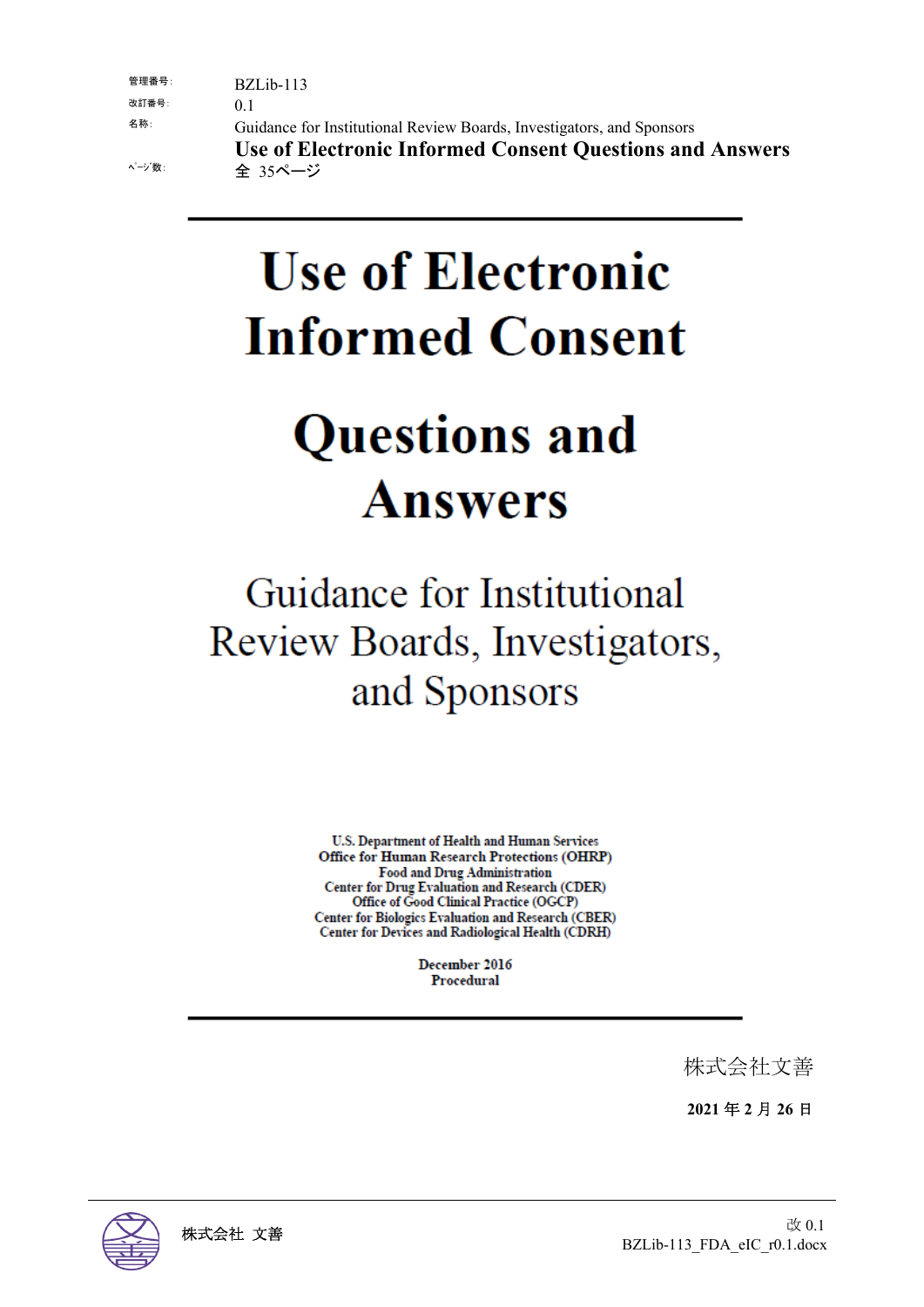| 管理番号: | BZLib-113                                                             |
|-------|-----------------------------------------------------------------------|
| 改訂番号: | 0 <sup>1</sup>                                                        |
| 名称:   | Guidance for Institutional Review Boards, Investigators, and Sponsors |
|       | <b>Use of Electronic Informed Consent Questions and Answers</b>       |
| ページ数: | 全 35ページ                                                               |

#### 【注記】

本書は、FDA が発行した英語原文を株式会社文善にて和文翻訳したものです。 翻訳文はできるだけ英語原文に忠実になるよう努めましたが、あくまでも英語原文を正と するものです。本書は規制の理解を補助する目的で作成したものであり、株式会社文善は 翻訳文に誤りがないことについて保証いたしません。

原文の内容をご自身で必ず確認してください。株式会社文善は、本書を利用したことに起 因して、何らかの損害が生じたとしても、これについては一切の責任を負いません。

本書に記載の翻訳文については、事前に株式会社文善の書面による許可がある場合を除 き、複製、複写その他いかなる方法による複写、及び引用、転載も禁止とさせていただき ます。

本書に含まれる内容は、予告なしに変更されることがあります。

本書を含め、株式会社文善のサイト (https://bunzen.co.jp) では、電磁的記録/電子署名等 に関する規制やガイダンスの翻訳を掲載しています。

本書、又は株式会社文善のサービス等への質問、コメント等は info1@bunzen.co.jp にお寄 せください。

【本書の表記について】 文脈に応じ説明を補足した場合、〔 〕内にそれを記述しています。 訳者による注記は段落末尾に【訳注】として追記しています。 本書の脚注は末尾にまとめて記載しています。

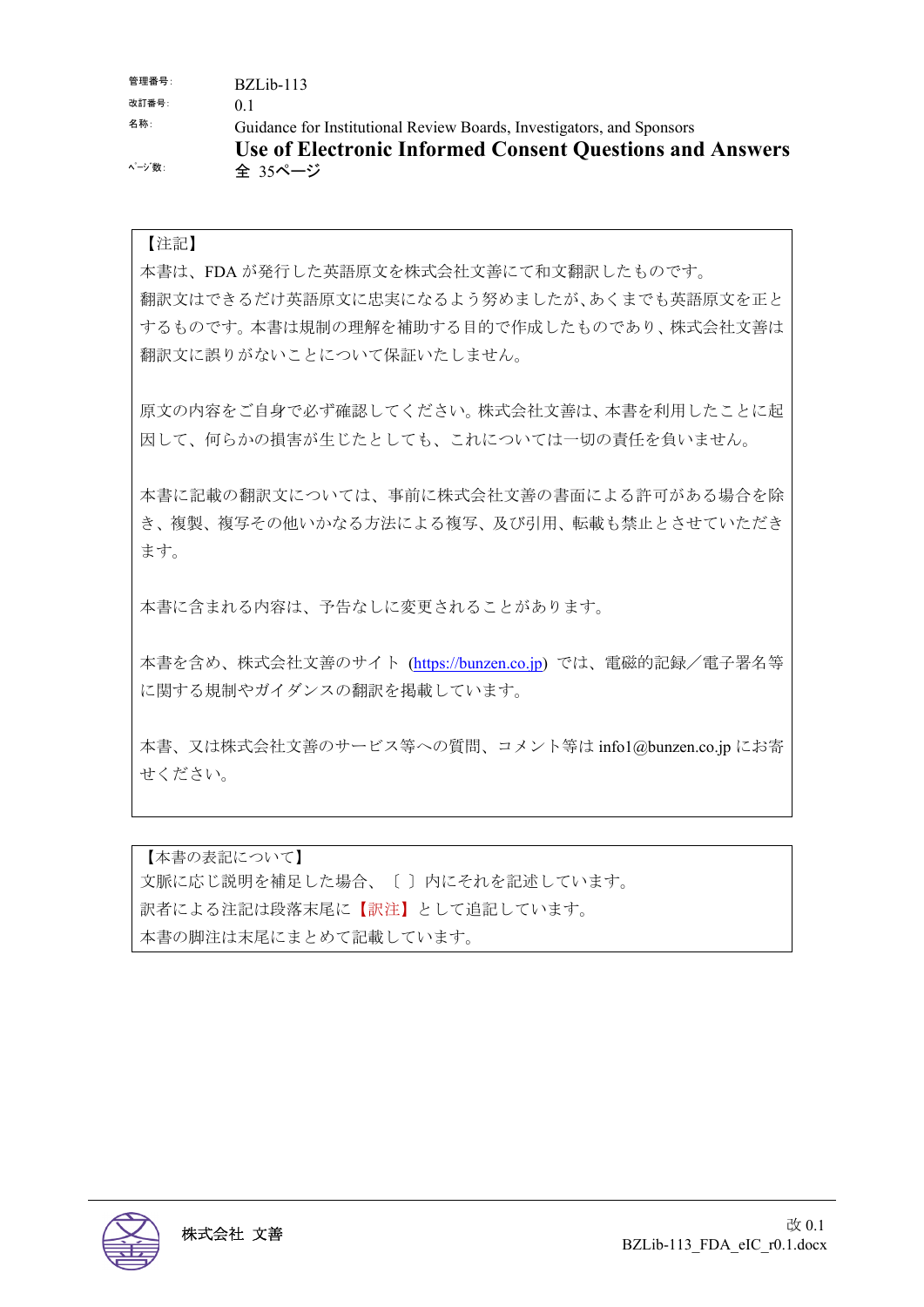## 目次

| Q4. What steps may be taken to facilitate the subject's understanding of the information being presented?  |  |
|------------------------------------------------------------------------------------------------------------|--|
|                                                                                                            |  |
| Q5. What steps may be taken to convey additional information, including significant new findings, to the   |  |
|                                                                                                            |  |
|                                                                                                            |  |
| Q7. What methods may be used to verify the identity of the subject who will be electronically signing an   |  |
|                                                                                                            |  |
| Q8. What special considerations should be given to the use of eIC for pediatric studies?  18               |  |
| Q9. Should subjects receive a copy of their eIC and have easy access to the materials and information      |  |
|                                                                                                            |  |
| Q10. What steps can be taken to help ensure privacy, security, and confidentiality of the eIC information? |  |
|                                                                                                            |  |
| Q11. Can HIPAA authorizations for research, which are frequently combined with informed consent            |  |
|                                                                                                            |  |
|                                                                                                            |  |
|                                                                                                            |  |
| Q14. What eIC documentation does FDA require for submission with applications?25                           |  |
| Q15. What steps can be taken to ensure the system archives the eIC materials appropriately for FDA-        |  |
|                                                                                                            |  |
|                                                                                                            |  |
| 脚注 28                                                                                                      |  |

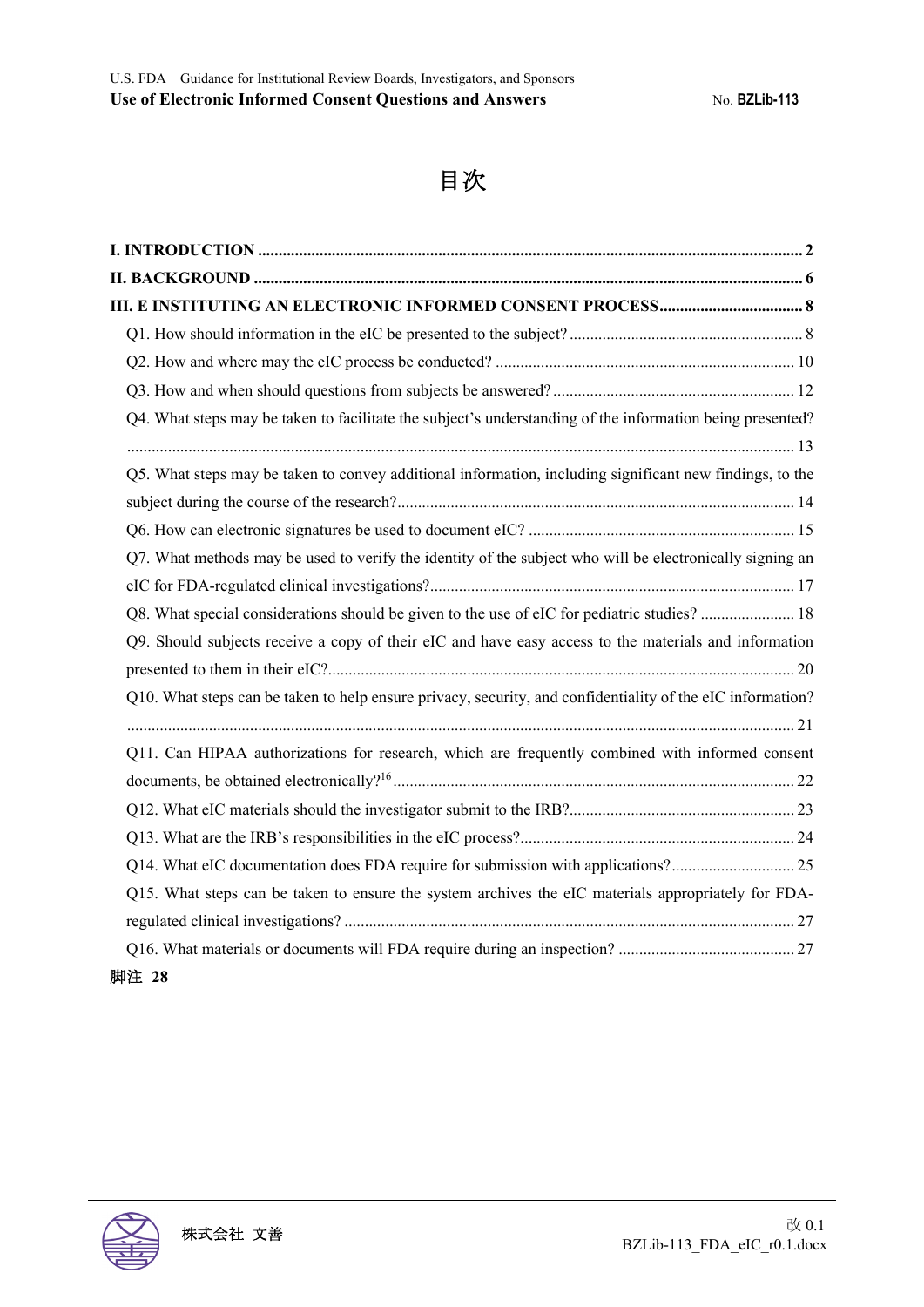## **Use of Electronic Informed Consent Questions and Answers Guidance for Institutional Review Boards, Investigators, and Sponsors<sup>1</sup>**

| This guidance represents the current thinking of the  | 本ガイダンスは、このトピックに関するOHRP    |
|-------------------------------------------------------|---------------------------|
| Office for Human Research Protections (OHRP)          | 及び FDA の現在の考え方を示すものであり、   |
| and the Food and Drug Administration (FDA) on         | いかなる人物に対するいかなる権利も確立する     |
| this topic. It does not establish any rights for any  | ものではなく、OHRP、FDA、又は公衆に対す   |
| person and is not binding on OHRP, FDA, or the        | る拘束力を持つものでもない。該当する法規制     |
| public. You can use an alternative approach if it     | の要件を満たすのであれば、代替アプローチを     |
| satisfies the requirements of the applicable statutes | 用いることも可能である。代替アプローチにつ     |
| and regulations. To discuss an alternative approach,  | いての相談は、表紙に記載されているように、     |
| contact OHRP or the FDA office responsible for        | OHRP 又は FDA における本ガイダンスの担当 |
| this guidance as listed on the title page.            | 部局に連絡すること。                |
|                                                       |                           |

#### **I. INTRODUCTION**

## **I.** 序文

| This guidance has been prepared jointly by the       | 本ガイダンスは、HHS の OHRP 及び FDA が共            |
|------------------------------------------------------|-----------------------------------------|
| Department of Health and Human Services (HHS)        | 同で作成したものである。本ガイダンスは、                    |
| Office for Human Research Protections (OHRP)         | HHS 及び (又は)FDA の規制のもとで、人を研              |
| and the Food and Drug Administration (FDA). This     | 究対象者とする研究の監督に従事、又は責任を                   |
| guidance is intended for institutional review boards | 有する倫理審査委員会 (IRB)、研究実施者及び                |
| (IRBs), investigators, and sponsors engaged in or    | 研究依頼者を対象としている。                          |
| responsible for oversight of human subject research  | 【訳注】Investigator は研究実施者、                |
| under HHS and/or FDA regulations.                    | investigation/research は研究、subject は研究対 |
|                                                      | 象者として統一した。                              |

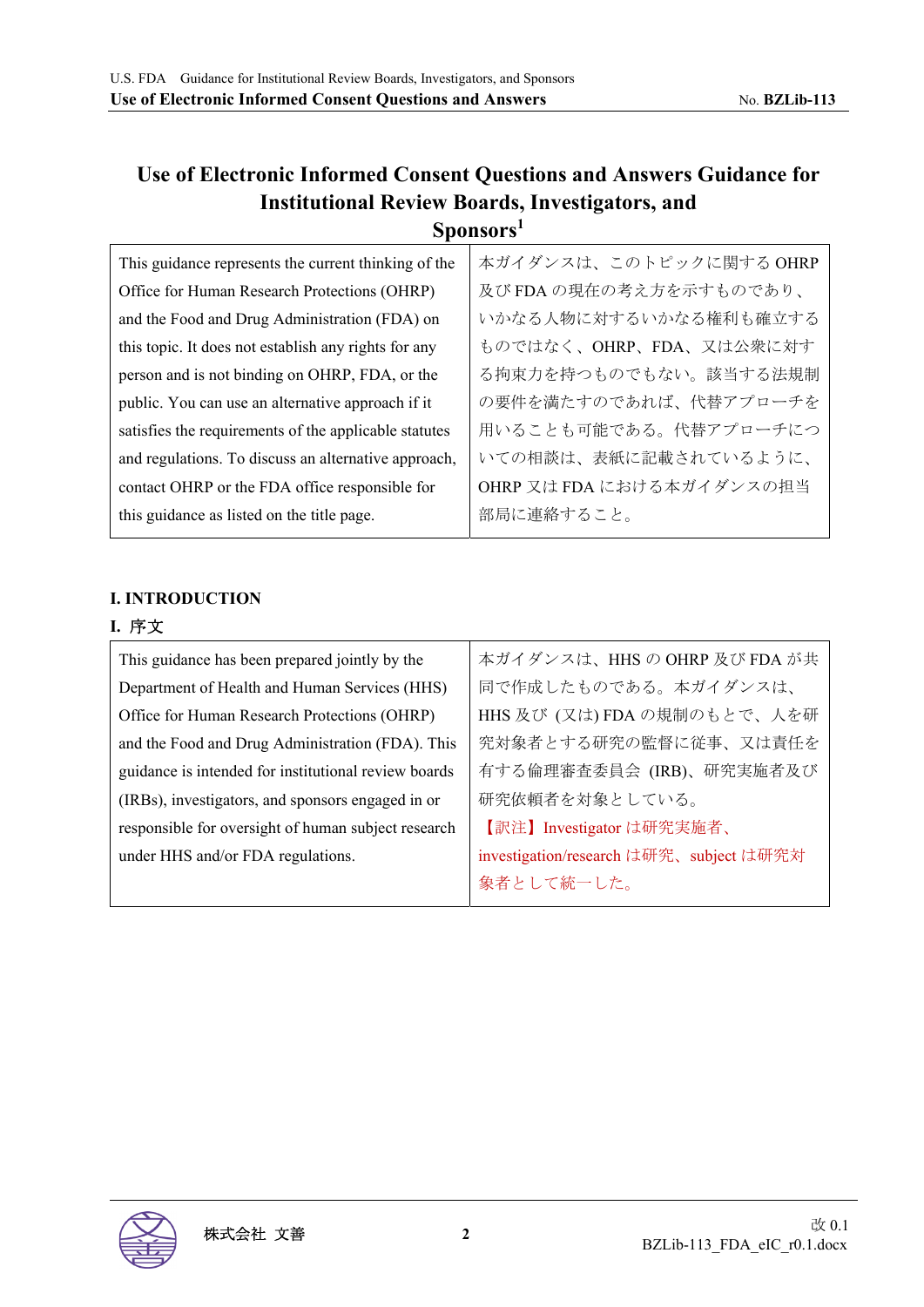| This guidance provides recommendations on the use      | 本ガイダンスは、HHS が規制する人を対象者                 |
|--------------------------------------------------------|----------------------------------------|
| of electronic systems and processes that may employ    | とする研究、及び FDA が規制する医療製品の                |
| multiple electronic media to obtain informed consent   | 研究 (ヒト用医薬品生物学的製剤、医療機器、                 |
| for both HHS-regulated human subject research and      | 及びそれらの組み合わせを含む) の両方におい                 |
| FDA-regulated clinical investigations of medical       | て、インフォームド・コンセントを得るために                  |
| products, including human drug and biological          | 1つ以上の電子媒体を使用する電子システム及                  |
| products, medical devices, and combinations thereof.   | びプロセスを利用する際の推奨事項を示すもの                  |
| FDA's requirements for electronic records/electronic   | である。FDA の電子記録/電子署名、インフォ                |
| signatures, informed consent, and IRBs are set forth   | ームド・コンセント、及びIRBに関する要件                  |
| in 21 CFR parts 11, 50, and 56, respectively. HHS      | は、それぞれ 21 CFR Part 11、50、56 に定めら       |
| requirements regarding the protection of human         | れている。研究対象者の保護に関する HHS 要                |
| subjects are set forth in 45 CFR part 46. The          | 件は、45 CFR part 46 に定められている。研究          |
| information presented to the subject, processes used   | 対象者に提示される情報、インフォームド・コ                  |
| for obtaining informed consent, and documentation      | ンセントを得るために用いられるプロセス、及                  |
| of the electronic informed consent (eIC) must meet     | び電子的インフォームド・コンセント(以下                   |
| the requirements of these and other applicable         | eIC) の資料は、これらの規制、及び他の適用                |
| regulations.                                           | される規制の要件を満たさなければならない。                  |
| If the study is conducted or supported by HHS and      | 研究が HHS に従って実施又は支援され、FDA               |
| involves an FDA-regulated product, the study is        | が規制する製品が関与する場合、当該研究は45                 |
| subject to both 45 CFR part 46 and 21 CFR parts 50     | CFR part 46 及び 21 CFR part 50、56 の両方の対 |
| and 56, meaning that both sets of regulations must be  | 象となる。つまり、両方の規制に従わなければ                  |
| followed. Where the regulations differ,<br>the         | ならない。〔両者の〕規制要件が異なる場合は、                 |
| regulations that offer the greater protection to human | 研究対象者に対する保護の度合いが大きい方の                  |
| subjects should be followed. Research not subject to   | 規制に従う必要がある。21 CFR Part 50、56 の対        |
| 21 CFR parts 50 and 56 is also not generally subject   | 象とならない研究は、一般的に 21 CFR Part 11          |
| to 21 CFR part 11 (FDA regulations regarding           | (電子記録及び電子署名に関する FDA 規制) の              |
| electronic records and electronic signatures).         | 対象とはならない。                              |
| For the purposes of this guidance, electronic          | 本ガイダンスにおいて、eICは、研究に関連す                 |
| informed consent refers to the use of electronic       | る情報を伝達し、インフォームド・コンセント                  |
| systems and processes that may employ multiple         | を入手し、文書化するために、1つ以上の電子                  |
| electronic media, including text, graphics, audio,     | 媒体を使用する可能性のある電子システム及び                  |
| video, podcasts, passive and interactive Web sites,    | プロセスを利用するものであるとする。ここ                   |
| biological recognition devices, and card readers, to   | で、電子媒体には、テキスト、グラフィック                   |
| convey information related to the study and to         | ス、音声、ビデオ、ポッドキャスト、受動的及                  |
| obtain and document informed consent.                  | び双方向ウェブサイト、生物学的認識装置、及                  |
|                                                        |                                        |

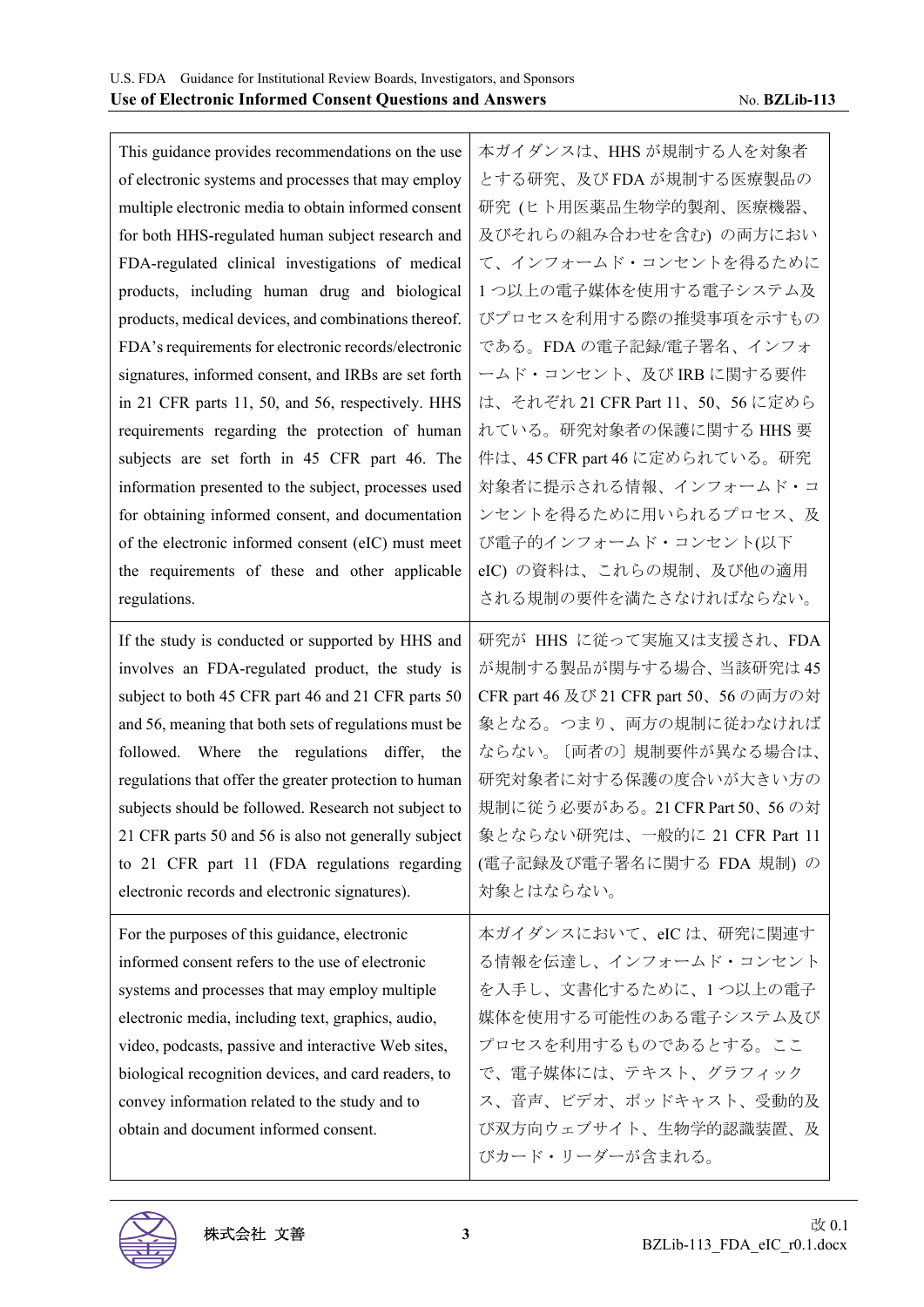| This guidance clarifies that when implementing an<br>eIC, a variety of approaches may be used to fulfill<br>HHS and FDA regulatory requirements for<br>informed consent and IRB review (45 CFR part 46<br>and 21 CFR parts 50 and 56) and FDA regulations<br>for electronic records and electronic signatures (21)<br>CFR part 11).                                                                                                                                                                                                                 | 本ガイダンスは、eICを実施する際に、インフ<br>オームド・コンセント及び IRB の審査に関す<br>る HHS 及び FDA の規制要件(45 CFR part 46 及<br>び 21 CFR part 50、56)、及び電子記録及び電子<br>署名に関する FDA 規制 (21 CFR part 11) を満<br>たすアプローチには様々なものが利用可能であ<br>ることを明らかにしている。                                                                        |
|-----------------------------------------------------------------------------------------------------------------------------------------------------------------------------------------------------------------------------------------------------------------------------------------------------------------------------------------------------------------------------------------------------------------------------------------------------------------------------------------------------------------------------------------------------|-----------------------------------------------------------------------------------------------------------------------------------------------------------------------------------------------------------------------------------------------------------------------------------|
| This guidance provides recommendations on                                                                                                                                                                                                                                                                                                                                                                                                                                                                                                           | 本ガイダンスは eIC を使用する際に従う手順に                                                                                                                                                                                                                                                          |
| procedures that may be followed when using an eIC                                                                                                                                                                                                                                                                                                                                                                                                                                                                                                   | 関する推奨事項を提供することで、以下を支援<br>しようとしている。                                                                                                                                                                                                                                                |
| to help:<br>Ensure protection of the rights, safety, and<br>welfare of human subjects<br>Facilitate the subject's comprehension of<br>the information presented during the eIC<br>process<br>Ensure that appropriate documentation of<br>consent is obtained when electronic<br>systems and processes that may employ<br>multiple electronic media are used to obtain<br>informed consent <sup>2</sup><br>Ensure the quality and integrity of eIC<br>data <sup>3</sup> included in FDA applications and<br>made available to FDA during inspections | 研究対象者の人権、安全及び福祉を確<br>実に保護する。<br>eIC プロセス中に提示された情報を研<br>$\bullet$<br>究対象者が確実に理解できるようにす<br>る。<br>複数の電子メディアを駆使する電子シ<br>ステム及びプロセスを用いてインフォ<br>ームド・コンセント <sup>2</sup> を得る際に、同<br>意に関する適切な資料を入手できるよ<br>うにする。<br>FDA への申請に含まれ、また査察中に<br>FDA に提供されるであろう eIC データ<br>3の品質とインテグリティを確実にす<br>る。 |

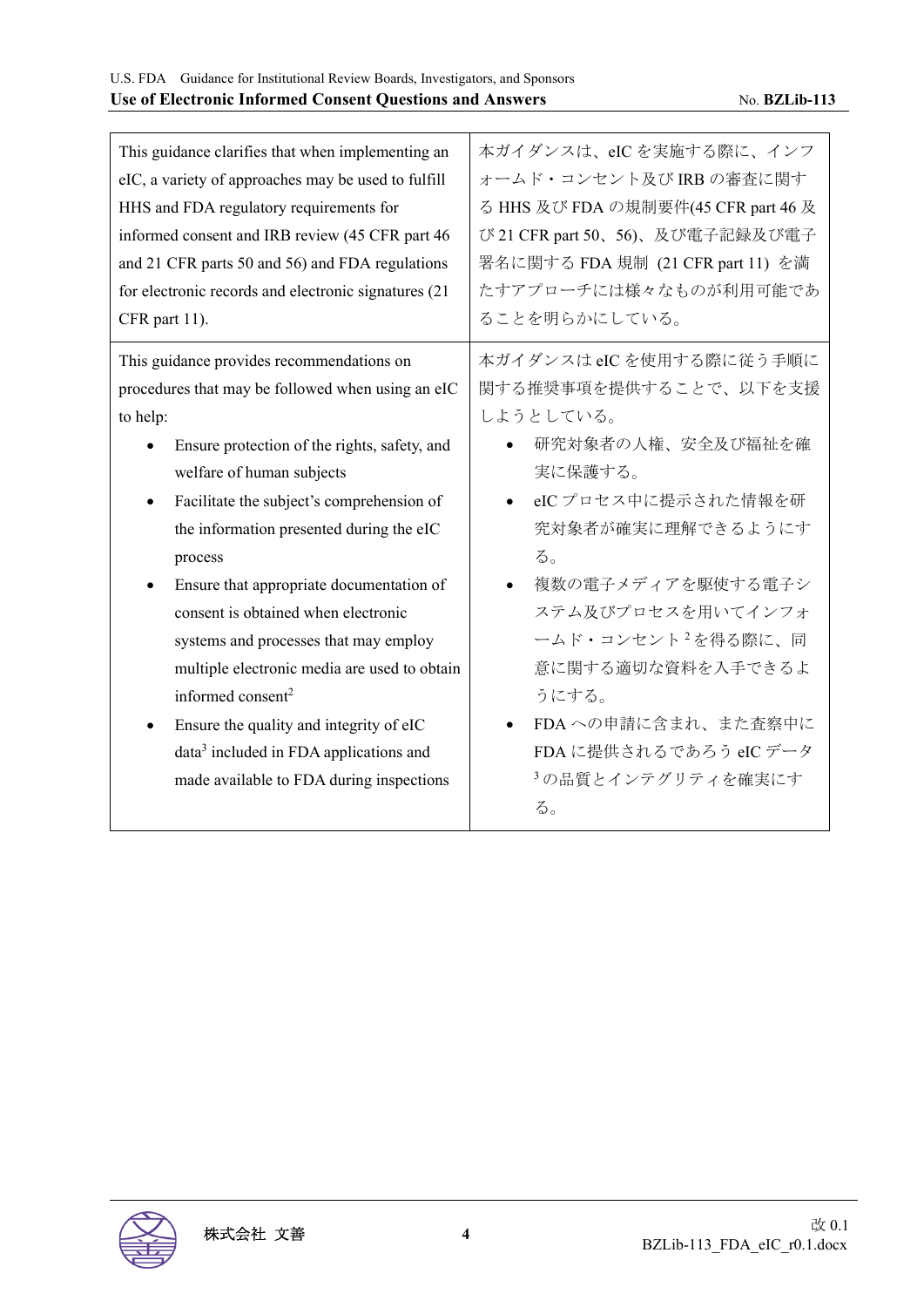| Although both OHRP and FDA affirm that the                    | OHRP と FDA はどちらも、インフォームド・          |
|---------------------------------------------------------------|------------------------------------|
| informed consent process begins with subject                  | コンセントのプロセスが研究対象者の募集から              |
| recruitment, <sup>4</sup> recommendations on using electronic | 始まる <sup>4</sup> ことを認識しているが、電子メディア |
| media and processes for subject recruitment are               | の使用及び研究対象者募集プロセスに関する推              |
| outside the scope of this guidance.                           | 奨事項は、このガイダンスの範囲外である。               |
| In general, OHRP and FDA guidance documents do                | 一般的に、OHRP 及び FDA のガイダンスは、          |
| not establish legally enforceable responsibilities.           | 法的強制力のある責任を確立するものではな               |
| Instead, guidances describe the current thinking on           | い。ガイダンスは、トピックに関する現在の考              |
| a topic and should be viewed only as                          | え方を説明するものであり、特定の規制又は法              |
| recommendations, unless specific regulatory or                | 定要件が引用されていない限り、単なる推奨と              |
| statutory requirements are cited. The use of the              | して見なすべきである。ガイダンスでの should          |
| word should in guidances means that something is              | という用語を用いたときは、何かを提案又は推              |
| suggested or recommended, but not required.                   | 奨しているが、要求はしていない。                   |
| To enhance human subject protection and reduce                | 研究対象者の保護を強化し、規制による負担を              |
| regulatory burden, OHRP and FDA have been                     | 軽減するために、OHRP と FDA は、人を対象          |
| actively working to harmonize the Agencies'                   | 者とする研究に関する両機関の規制要件とガイ              |
| regulatory requirements and guidance for human                | ダンスを調和させるべく積極的に取り組んでき              |
| subject research. This guidance document was                  | た。本ガイダンスは、これらの取り組みの一環              |
| developed as a part of these efforts.                         | として作成された。                          |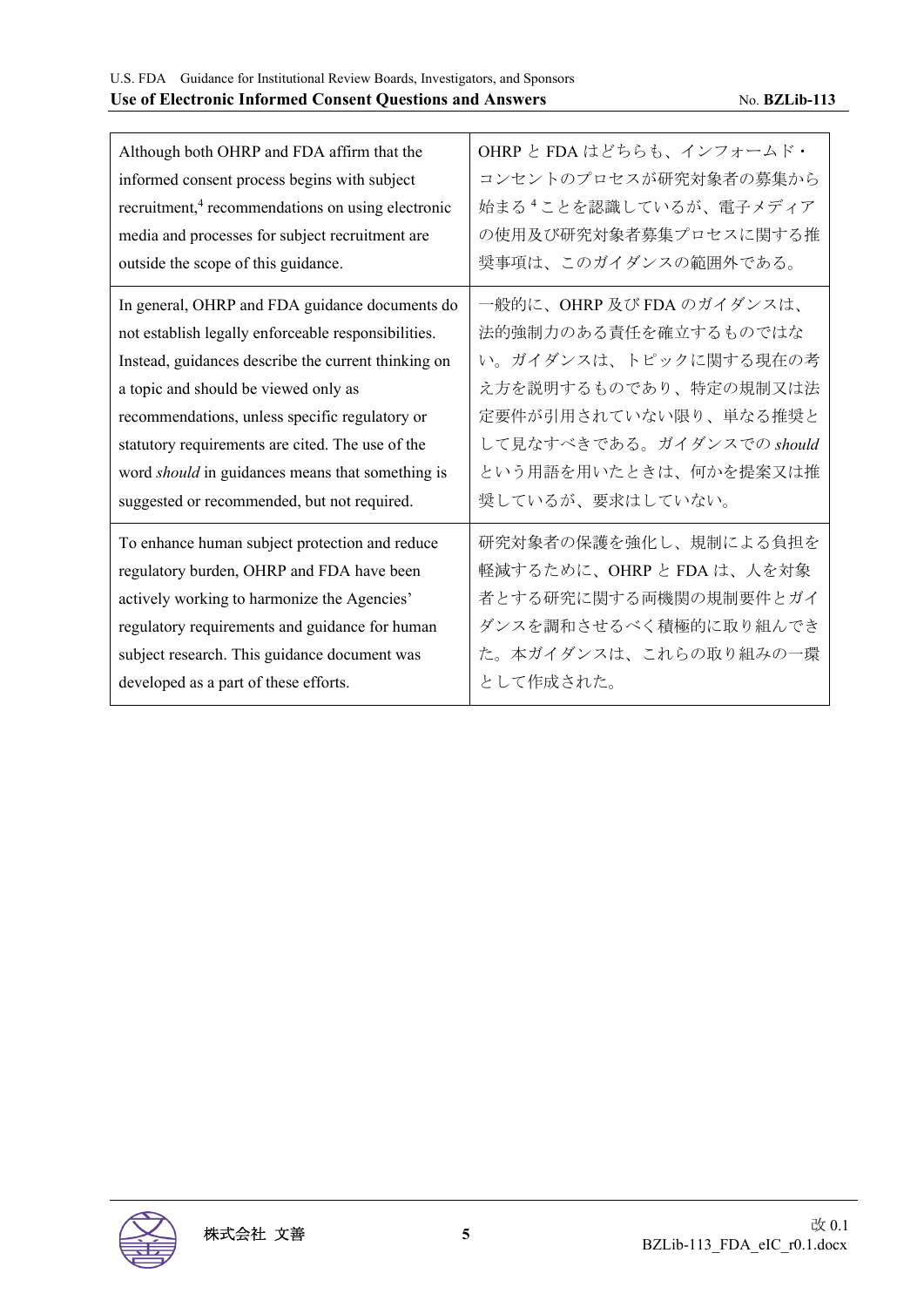#### **II.** BACKGROUND

#### **II.** 背景

The term *informed consent* is often mistakenly viewed as synonymous with obtaining a handwritten signature from the subject or the subject's legally authorized representative (LAR)<sup>5</sup> on a written informed consent form. However, obtaining a subject's oral or written informed consent is only part of the overall informed consent process. Informed consent involves providing a potential subject with adequate information about the research to allow for an informed decision about the subject's voluntary participation in a research study. Informed consent must include a process that facilitates the subject's comprehension of the information and allows adequate opportunity for the subject to ask questions and consider whether or not to participate (45 CFR 46.116 and 21 CFR 50.20). Furthermore, this process often continues beyond obtaining the subject's initial consent at the time of enrollment and may involve providing additional information as the research progresses or as the subject or situation requires.<sup>6</sup> The elements of informed consent for human subjects and the requirements for documentation of informed consent are discussed in 45 CFR 46.116 and 46.117 and 21 CFR 50.25 and 50.27, respectively.

インフォームド・コンセントという用語は、し ばしば、書面によるインフォームド・コンセン ト書式に、研究対象者又は研究対象者の法定代 理人 (LAR)<sup>5</sup>から手書き署名させることと同 義であると誤解されている。しかし、研究対象 者の口頭又は書面によるインフォームド・コン セントの取得は、インフォームド・コンセント プロセスの一部でしかない。インフォームド・ コンセントには、潜在的な研究対象者に研究に 関する適切な情報を提供し、研究対象者が、情 報に基づいて、研究へ参加するかどうかの決定 を自発的に行えるようにすることが含まれる。 また、研究対象者が情報の理解できるように支 援し、研究対象者が質問をし、参加するかどう かを検討するための十分な機会を与えるといっ たプロセスを含めなければならない (45 CFR46.116 及び 21CFR50.20)。さらに、このプ ロセスは研究対象者登録時に最初の同意を得た 後にも続くことが多く、研究の進行、又は研究 対象者の求めや状況に応じて追加情報を提供す ることが含まれる場合がある <sup>6</sup> 。研究対象者の インフォームド・コンセントの要素及びインフ ォームド・コンセントの文書化の要件は、それ ぞれ 45 CFR46.116 及び 46.117 及び 21CFR50.25 と 50.27 で説明されている。

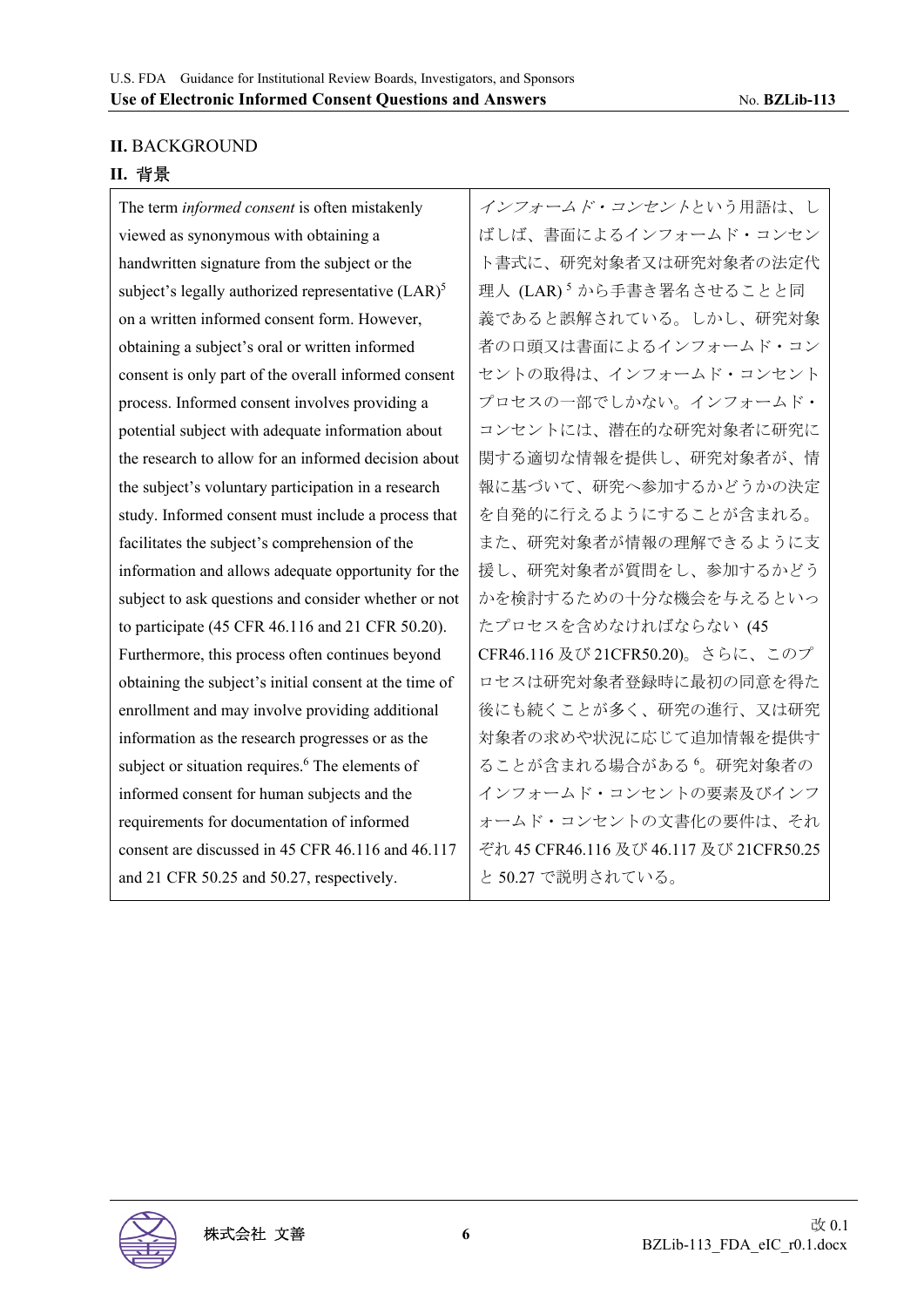| The research community is showing increasing        | 研究者のコミュニティでは、電子メディアを使  |
|-----------------------------------------------------|------------------------|
| interest in using electronic media to supplement or | 用し、紙ベースのインフォームド・コンセント  |
| replace paper-based informed consent processes. An  | プロセスを補完又は置き換えることへの関心が  |
| eIC may be used to provide information usually      | ますます高まっている。eICは、文書によるイ |
| contained within the written informed consent       | ンフォームド・コンセントに通常含まれる情報  |
| document, evaluate the subject's comprehension of   | の提供、提示された情報に対する研究対象者の  |
| the information presented, and document the         | 理解度評価、研究対象者又は研究対象者の法定  |
| consent of the subject or the subject's LAR.        | 代理人の同意の記録に使用できるであろう。イ  |
| Electronic processes to obtain informed consent     | ンフォームド・コンセントを得るための電子プ  |
| may use an interactive interface, which may         | ロセスにインタラクティブなインターフェース  |
|                                                     |                        |
| facilitate the subject's ability to retain and      | を使用する場合があるが、これにより研究対象  |
| comprehend the information.                         | 者が情報を保持し、理解が進む場合がある。   |
| Furthermore, these electronic processes may allow   | さらに、電子プロセスは、研究参加継続の意思  |
| for rapid notification to the subjects of any       | に影響を与えかねないインフォームド・コンセ  |
| amendments pertaining to the informed consent that  | ントに関連する修正について、研究対象者に迅  |
| may affect their willingness to continue to         | 速に通知することを可能にする。また、電子プ  |
| participate. Electronic processes may also promote  | ロセスはeICデータの研究データベースへのタ |
| timely entry of any eIC data into a study database  | イムリーな入力を促進し、遠隔地からの研究対  |
| and allow for timely collection of the subject's    | 象者のインフォームド・コンセントデータのタ  |
| informed consent data from remote locations.        | イムリーな収集を可能にする。         |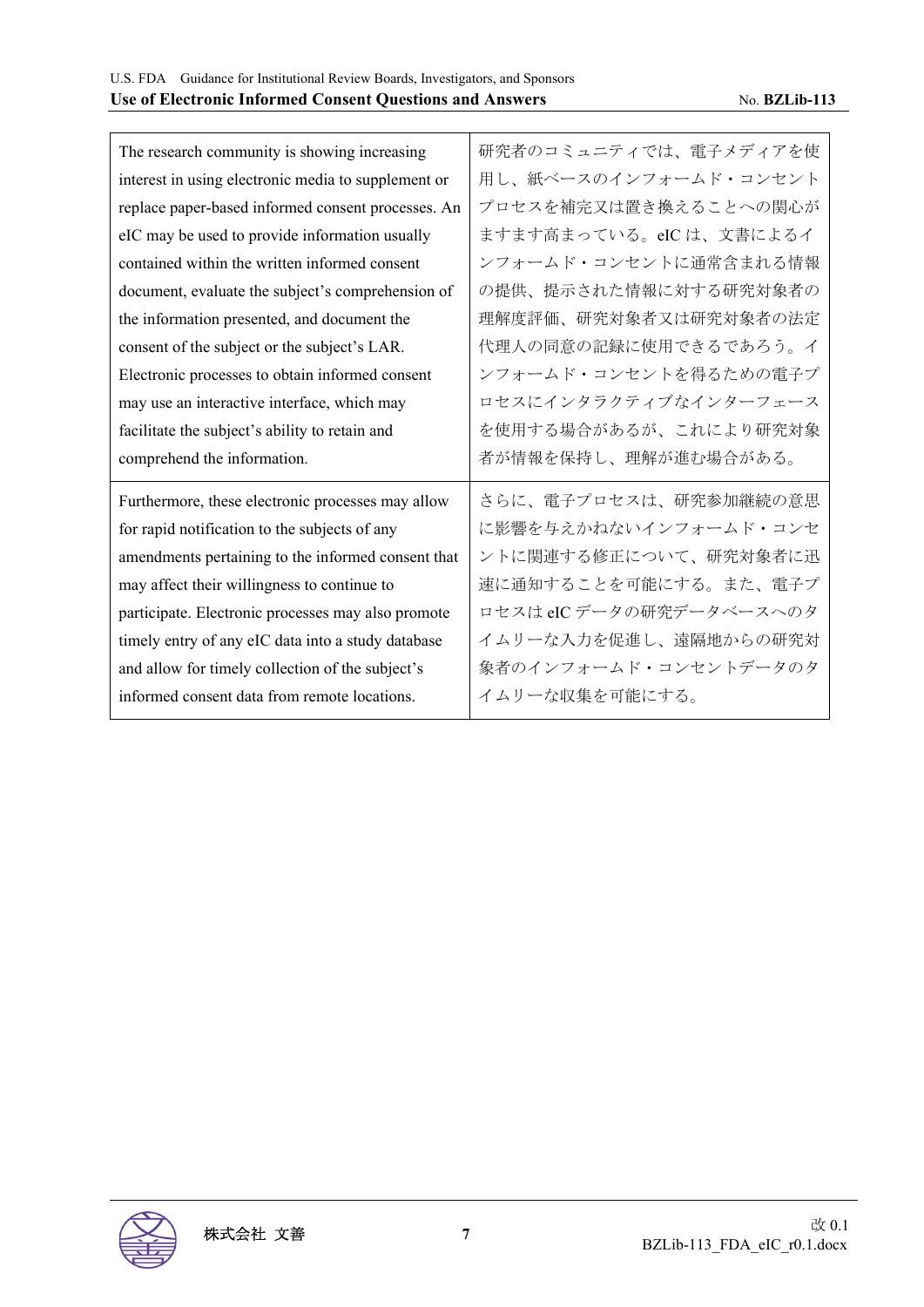## **III. E INSTITUTING AN ELECTRONIC INFORMED CONSENT PROCESS III. eIC** プロセスの開始

#### **QUESTIONS AND ANSWERS**

#### **Q1. How should information in the eIC be presented to the subject?**

### Q1. eIC の情報はどのように研究対象者に提示すべきか?

| The eIC must contain all elements of informed               | eIC には、HHS 及び (又は) FDA の規制 (45        |
|-------------------------------------------------------------|---------------------------------------|
| consent required by HHS and/or FDA regulations              | CFR 46.116 及び 21 CFR 50.25) で要求される    |
| (45 CFR 46.116 and 21 CFR 50.25). The                       | インフォームド・コンセントのすべての要素                  |
| information must be in language understandable to           | が含まれていなければならない。これらの情                  |
| the potential subject or the subject's LAR and              | 報は、潜在的な研究対象者又は研究対象者の                  |
| conveyed in a manner that minimizes the possibility         | 法定代理人に対して理解可能な言語で伝達さ                  |
| of coercion or undue influence regarding the                | れ、研究対象者の研究への参加の意思決定に                  |
| subject's decision to participate in a study (45 CFR        | 対する強制又は不当な影響の可能性を最小限                  |
| 46.116 and 21 CFR 50.20). <sup>7</sup> Understandable means | に抑える方法で伝達されなければならない                   |
| that the information presented to subjects is in a          | (45 CFR 46.116 及び 21 CFR 50.20) 7。ここで |
| language and at a level the subject can comprehend,         | 理解可能とは、研究対象者に提示された情報                  |
| including an explanation of scientific and medical          | が、科学用語や医学用語の説明を含め、研究対                 |
| terms. To ensure that the eIC is presented                  | 象者が理解できるレベルの文言であることを                  |
| appropriately and that subjects will have enough            | 意味する。eIC について適切に説明され、研究               |
| time to dedicate to the eIC process, the subjects           | 対象者が eIC プロセスに十分な時間を取って               |
| should be informed of approximately how long the            | 集中できるように、eICプロセスがだいたいど                |
| process will take and what information will be              | れくらいの時間がかかり、どのような情報が                  |
| presented to them.                                          | 提示されるのかを研究対象者に知らせるべき                  |
|                                                             | である。                                  |
| Any eIC should be easy to navigate, allowing the            | eICは、どんなものであれナビゲーションが容                |
| user to proceed forward or backward within the              | 易であるべきであり、ユーザがシステム内で                  |
| system and to stop and continue at a later time.            | 前に進んだり後ろに戻ったりすることがで                   |
| Hyperlinks may be provided where helpful. The eIC           | き、また一度停止し、後で再開できるようにす                 |
| may also incorporate electronic strategies to               | る。ハイパーリンクも役立つかもしれない。同                 |
| encourage subjects to access all of the consent             | 意を文書化する前に、研究対象者が同意資料                  |
| material before documenting their consent.                  | のすべてにアクセスすることを奨励するよう                  |
|                                                             | な電子的な方策を eIC に採用するとよい。                |

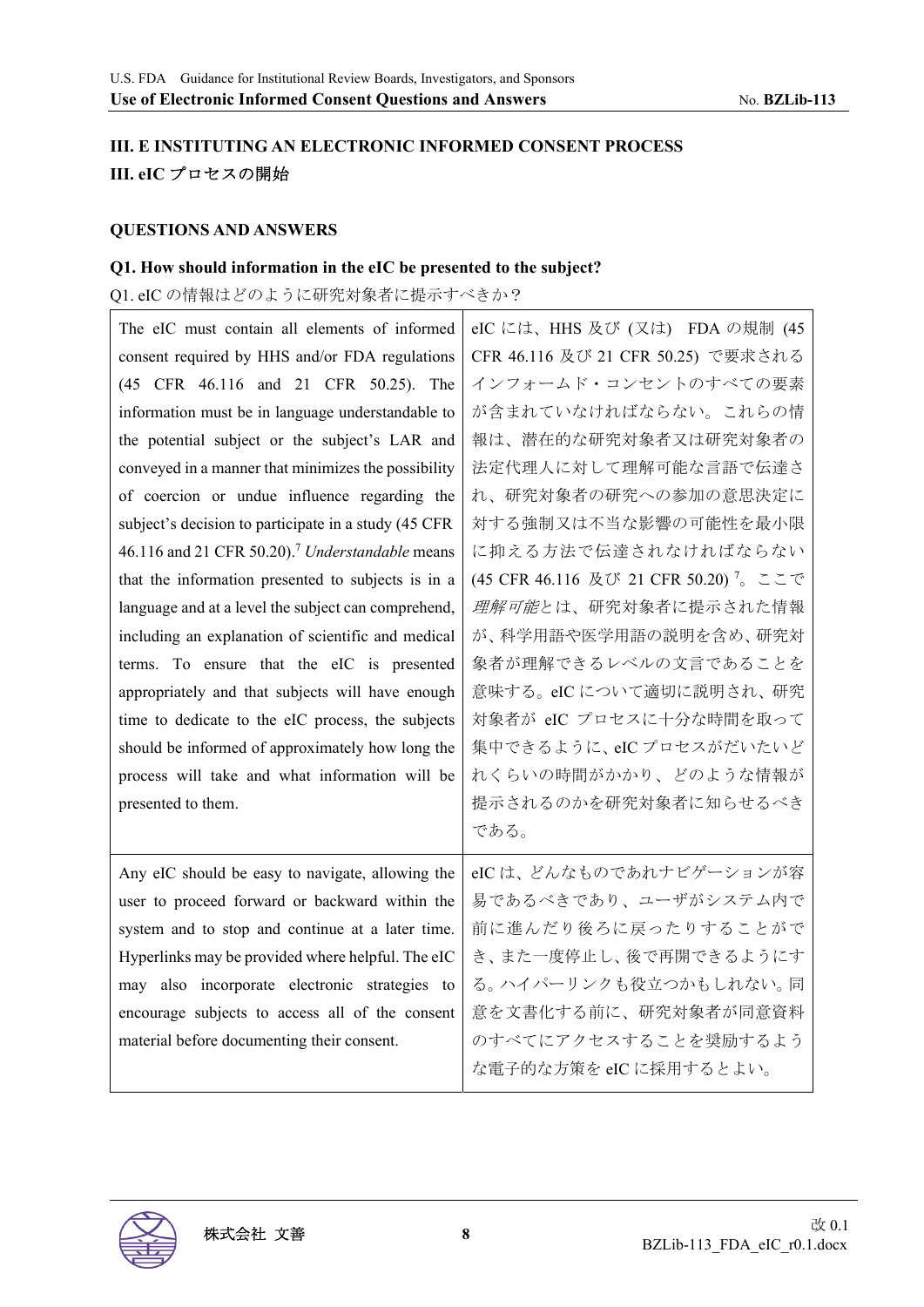Electronic informed consent may be used to either supplement or replace paper-based informed consent processes in order to best address the subject's needs throughout the course of the study. For example, some subjects may prefer one method over another. Other subjects may have difficulty navigating or using electronic systems because of, for example, a lack of familiarity with electronic systems, poor eyesight, or impaired motor skills. In such cases, the eIC process may not be appropriate for these subjects.<sup>8</sup> Therefore, subjects should have the option to use paper-based or electronic informed consent methods completely or partially throughout the informed consent process. Moreover, in some circumstances, it may be appropriate for investigators or study personnel to assist subjects in using the eIC technology. For example, study personnel may help the subject navigate the consent by clicking on links for the subject.

研究期間を通して研究対象者のニーズに最善 の対応をするために、eIC を紙ベースのインフ ォームド・コンセントプロセスの補足手段又 は代替手段として利用してもよい。例えば、研 究対象者によっては好みが分かれるかもしれ ない。また、電子システムに精通していない、 視力が悪い、運動能力に障害がある等の理由 で電子システムのナビゲーションや利用が困 難な研究対象者もおり、このような場合 eIC プ ロセスは適切ではない 8。従って、研究対象者 には、インフォームド・コンセントプロセスを 通して、紙ベース又は電子的な方法を全部又 は一部に使用するという選択肢を提供すべき である。さらに、場合によっては、研究実施者 又は研究担当者が研究対象者の eIC 機器の利 用を補助したほうがよいかもしれない。例え ば、研究担当者が、研究対象者の代わりにリン クをクリックしてあげることにより、研究対 象者が同意をナビゲートするのを助けること ができる。

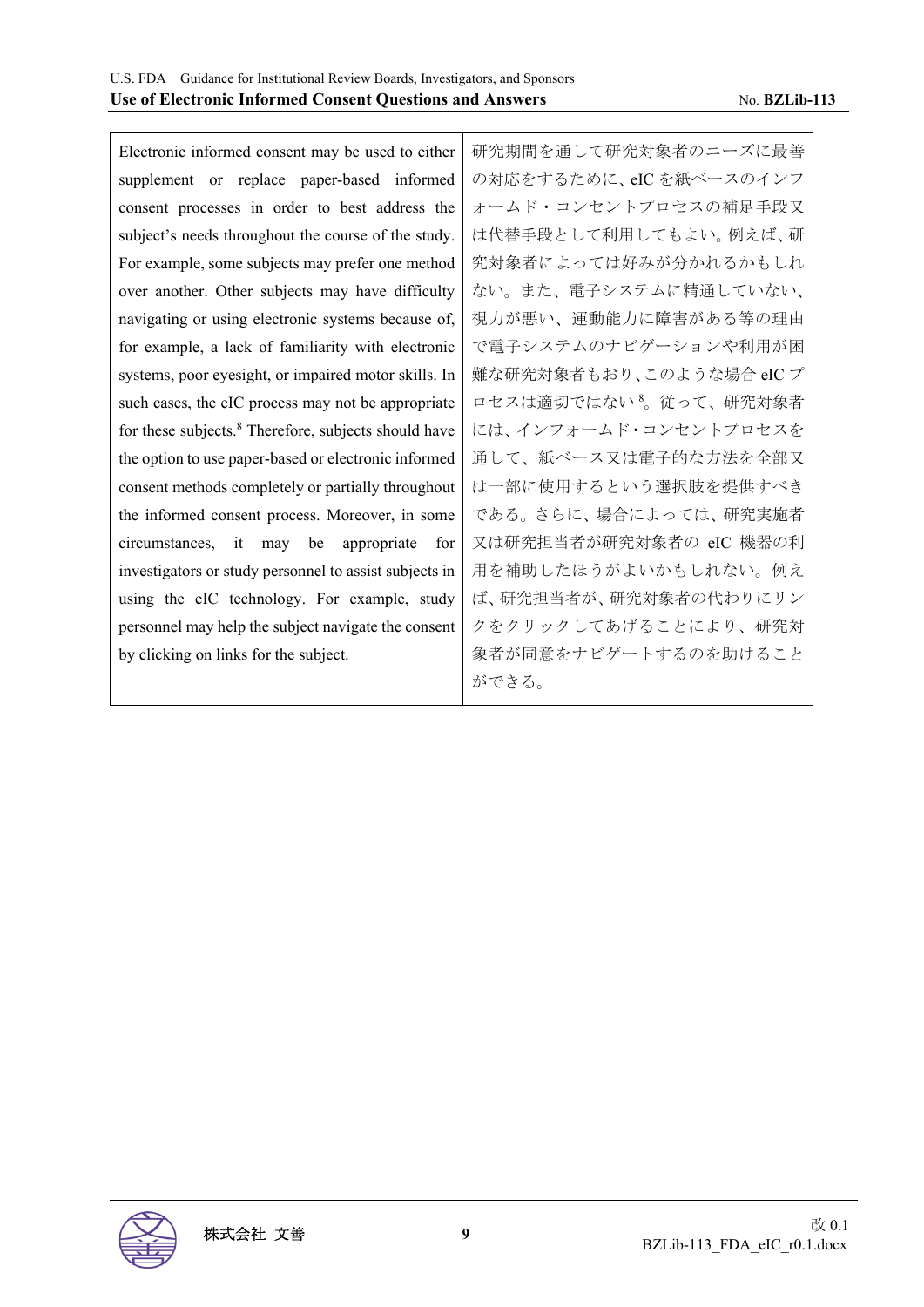## **Q2. How and where may the eIC process be conducted? Q2. eIC** プロセスは、どこで、どのように実施すればよいか?

| The investigator is responsible for ensuring that               | 研究実施者は、研究対象者が研究に参加する                  |
|-----------------------------------------------------------------|---------------------------------------|
| legally effective informed consent is obtained                  | 前に法的に有効なインフォームド・コンセン                  |
| before that subject takes part in the study (see 45             | トを確実に得る責任を負う (45 CFR 46.116 及         |
| CFR 46.116 and 21 CFR 50.20, 312.60, and                        | び 21 CFR 50.20、312.60及び 812.100 参照)。研 |
| 812.100). If the investigator delegates this                    | 究実施者がこの責任を委任する場合、その責                  |
| responsibility, the responsibility should<br>be                 | 任は、業務遂行を行うための教育、訓練及び経                 |
| delegated to an individual qualified by education,              | 験を有する適格な個人に委任されるべきであ                  |
| training, and experience to perform this activity. <sup>9</sup> | る <sup>9</sup> 。eIC プロセスの一部又は全部が現場又は  |
| Whether part or all of the eIC process takes place              | 遠隔地で行われるかどうかにかかわらず、イ                  |
| on-site or remotely, the responsibility for obtaining           | ンフォームド・コンセントを得る責任は、研究                 |
| informed consent remains with the investigator and              | 実施者及び適切に委任された研究担当者にあ                  |
| the study personnel to which responsibility has been            | る。研究実施者は、インフォームド・コンセン                 |
| appropriately delegated. The investigator cannot                | トを得る権限を電子システムに委任すること                  |
| delegate authority to obtain informed consent to the            | はできない。                                |
|                                                                 |                                       |
| electronic system.                                              |                                       |
| The consent process may take place at the study site            | 同意プロセスは、研究実施医療機関で研究実                  |
| when both the investigator and subject are at the               | 施者が研究対象者と同席する場合もあれば、                  |
| same location, or it may take place remotely (e.g., at          | 遠隔地 (例えば、研究対象者の自宅又は他の都                |
| the subject's home or another convenient venue)                 | 合のよい場所)において、研究対象者が研究実                 |
| where the subject reviews the consent document in               | 施者のいないところで同意文書を検討する場                  |
| the absence of the investigator. The eIC materials              | 合もある。現場及び遠隔の両方に eIC 資料が提              |
| may be provided for both on-site and remote access.             | 供される場合もある。                            |
| If the entire process takes place at the study site, the        | eIC プロセスの一部始終を研究実施医療機関                |
| study personnel can personally verify the subject's             | において行う場合、研究担当者は自分で、研究                 |
| identification, review the eIC content, answer                  | 対象者の身元確認、eIC 内容の確認、資料に関               |
| questions about the material, have follow-up                    | する質問への回答、フォローアップの話し合                  |
| discussions, and witness the signing of the eIC.                | い、eIC 署名への立ち会いを行うことができ                |

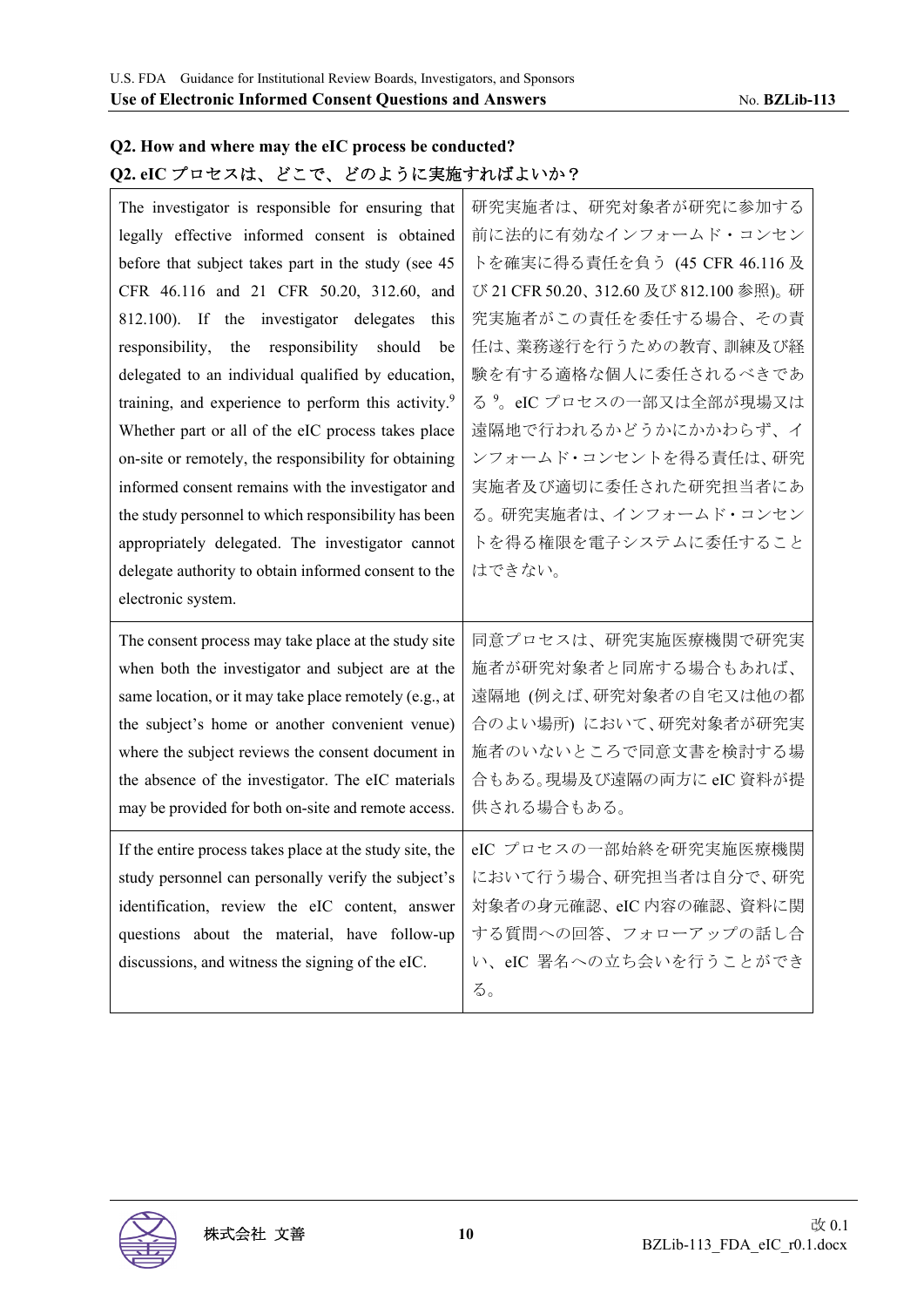| If any or all of the consent process takes place       | 同意プロセスの一部又はすべてが遠隔で行わ            |
|--------------------------------------------------------|---------------------------------|
| remotely and is not personally witnessed by study      | れ、研究担当者が実際に立ち会えない場合、イ           |
| personnel, the electronic system must include a        | ンフォームド・コンセントに電子的に署名す            |
| method to ensure that the person electronically        | る者が研究に参加する研究対象者本人又はそ            |
| signing the informed consent is the subject who will   | の法定代理人であることを保証する方法が電            |
| be participating in the research study or is the       | 子システムに備わっていなければならない             |
| subject's LAR (see 21 CFR 11.100(b)). Examples         | (21 CFR 11.100(b) 参照)。そのためには様々な |
| of various methods that could be used include          | 方法が使用可能であるが、例としては、州で発           |
| verification of a state-issued identification or other | 行された身元証明書等の身元を確認するため            |
| identifying documents or use of personal questions,    | の文書の検証、個人的な質問の利用、生体情報           |
| biometric methods, or visual methods (see Q7).         | による確認、目視による確認 (Q7 参照) が挙        |
|                                                        | げられる。                           |
| For Research Under the Sole Authority of 45 CFR        | 45 CFR Part 46 だけに従う研究の場合       |
|                                                        |                                 |
| Part 46                                                | OHRP は、45 CFR Part 46 下で行われるすべて |
| OHRP recognizes that it may not be possible or         | の種類の研究において、インフォームド・コン           |
| necessary for all types of research covered by 45      | セントに署名する者が研究に参加する予定の            |
| CFR part 46 to verify that the person signing the      | 研究対象者又は研究対象者の法定代理人であ            |
| informed consent is the subject or the subject's LAR   | ることを検証することは不可能であり、また            |
| who will be participating in the research study.       | 必要ではないと認識している。OHRPは、研究          |
| OHRP encourages investigators to apply a risk-         | 実施者に対し、研究対象者の身元確認の検討            |
| based approach to the consideration of subject         | にはリスクベースアプローチを適用するよう            |
| identity. For example, social behavioral minimal       | 奨励する。例えば、社会行動的最小リスク研究           |
| risk research will not typically warrant such          | は、一般的にはこのような検証を必要としな            |
| verification. In addition, informed consent may be     | いであろう。さらに、45 CFR 46.116(d) の要件  |
| waived for minimal risk research meeting the           | を満たす最小リスク研究については、インフ            |

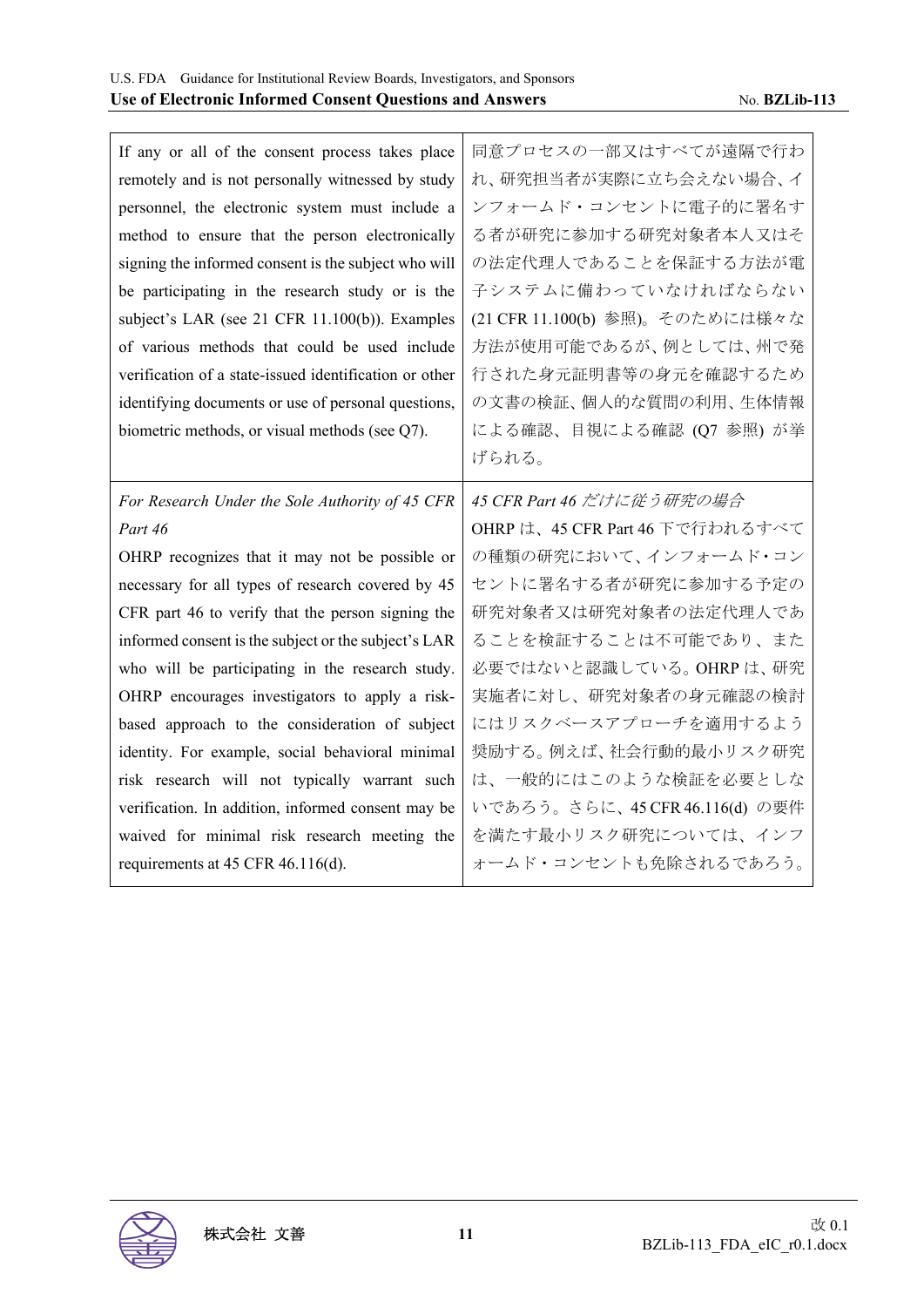### **Q3. How and when should questions from subjects be answered?**

Q3. 研究対象者からの質問にはいつ、どのように答えたらよいか?

| Whether the eIC is obtained from the subject on-site  | eIC が現場、遠隔どちらで得られるかにかかわ                  |
|-------------------------------------------------------|------------------------------------------|
| or remotely, the eIC process must provide sufficient  | らず、eICプロセスにおいて、研究対象者に対                   |
| opportunity for the subject to consider whether to    | して、参加するかどうかを検討するための十分                    |
| participate (see 45 CFR 46.116 and 21 CFR 50.20).     | な機会を提供しなければならない (45 CFR                  |
| The investigator should have methods in place to      | 46.116 及び 21 CFR 50.20 参照)。研究実施者         |
| ensure that the eIC process allows subjects the       | は、eICプロセスにおいて、研究対象者に対し                   |
| opportunity to consider whether or not to participate | て、研究に参加するかどうかを検討する機会、                    |
| and to ask questions about the study before signing   | 及び同意文書署名前や研究参加期間中に研究に                    |
| consent as well as at any time during the subject's   | ついて質問する機会を与える方策を設ける必要                    |
| involvement in the research. This may be              | がある。これを実現する方法としては、研究担                    |
| accomplished by in-person discussions with study      | 当者と対面での話し合い、電子メッセージ、電                    |
| personnel or through a combination of electronic      | 話、テレビ会議、又は遠隔に配置された研究実                    |
| messaging, telephone calls, video conferencing, or a  | 施者や研究担当者とのライブチャットがある。                    |
| live chat with a remotely located investigator or     | eICプロセスにおいてライブチャットやテレビ                   |
| study personnel. When live chat or video              | 会議を利用する場合、研究実施者や研究担当者                    |
| conferencing is used during the eIC process,          | は、プライバシーや機密性を確保するために、                    |
| investigators and study personnel should remind       | プライベートな場所で eIC 面談を実施するよう                 |
| subjects to conduct the eIC discussion in a private   | 研究対象者に注意を促すべきである。                        |
| location to help ensure privacy and confidentiality.  |                                          |
| Subjects should be given a description of how and     | 研究対象者には、質問への回答がどのように、                    |
| when they will receive answers to their questions,    | いつ行われるか説明する必要がある。また、研                    |
| and they must be provided information on how to       | 究に関する質問や研究対象者の権利に関する質                    |
| contact an appropriate individual for pertinent       | 問について適切な担当者に連絡を取る方法、ま                    |
| questions about the research and their rights and     | た、研究に関連する傷害を被った場合の連絡先                    |
| whom to contact in the event that they sustain a      | についての情報を提供しなければならない (45                  |
| research-related injury (see 45 CFR $46.116(a)(7)$    | CFR 46.116(a)(7) 及び 21 CFR 50.25(a)(7) 参 |
| and 21 CFR 50.25(a)(7)).                              | 照)。                                      |
|                                                       |                                          |

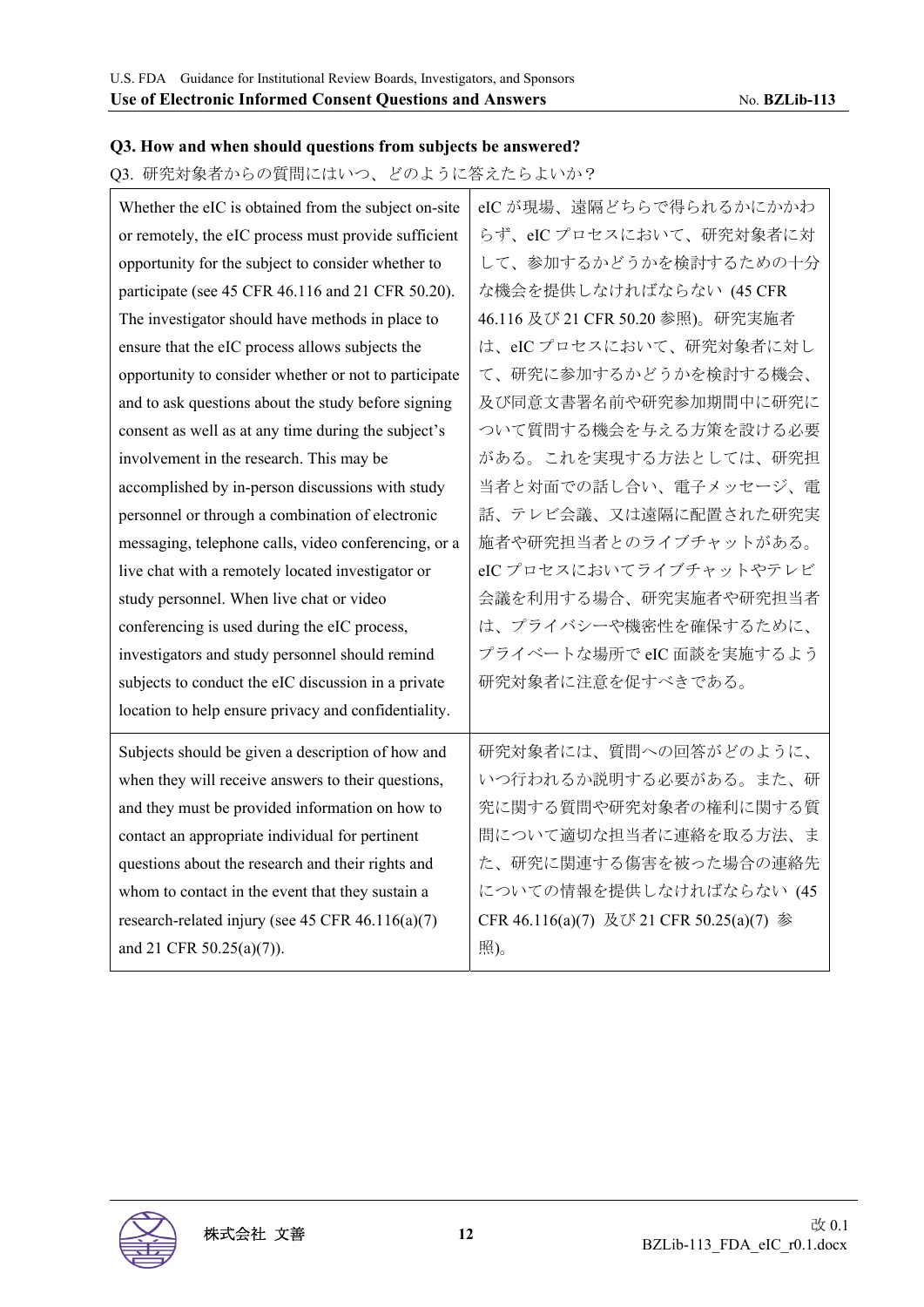## **Q4. What steps may be taken to facilitate the subject's understanding of the information being presented?**

## **Q4.** 研究対象者が提示される情報を理解できるようにするためにどのような手順を踏んだらよ いか?

| To assist the subject in understanding the material,<br>the eIC may use interactive electronic-based<br>technology, which may include diagrams, images,<br>graphics, videos, and narration. The eIC should be<br>appropriate for the intended audience, taking into<br>consideration the subject's age, language, and<br>comprehension level. | 研究対象者が資料をよりよく理解するため<br>に、eIC では、ダイアグラム、画像、グラフ<br>ィックス、ビデオ、ナレーションを含むイン<br>タラクティブな電子ベースの技術を利用でき<br>る。eICは、研究対象者の年齢、言語、理解<br>レベルを考慮して、研究対象者にとって適切<br>なものとすべきである。 |
|-----------------------------------------------------------------------------------------------------------------------------------------------------------------------------------------------------------------------------------------------------------------------------------------------------------------------------------------------|---------------------------------------------------------------------------------------------------------------------------------------------------------------|
| The eIC may contain various methods to help an                                                                                                                                                                                                                                                                                                | eIC プロセスで提示される情報への研究対象                                                                                                                                        |
| investigator assess the subject's understanding of                                                                                                                                                                                                                                                                                            | 者の理解度を研究実施者が評価できるような                                                                                                                                          |
| the information being presented during the eIC                                                                                                                                                                                                                                                                                                | 方策が eIC には用意されている。例えば、eIC                                                                                                                                     |
| process. For example, the eIC may include optional                                                                                                                                                                                                                                                                                            | の面談中にいつでも任意の質問を差し挟むこ                                                                                                                                          |
| questions at any time during the eIC discussion that                                                                                                                                                                                                                                                                                          | とができ、これにより提示される情報につい                                                                                                                                          |
| can be used to help educate the subject about the                                                                                                                                                                                                                                                                                             | ての研究対象者の理解が進むとともに、イン                                                                                                                                          |
| information presented, as well as assess the                                                                                                                                                                                                                                                                                                  | フォームド・コンセント資料に対する研究対                                                                                                                                          |
| subject's understanding of the informed consent                                                                                                                                                                                                                                                                                               | 象者の理解度を評価することもできる。この                                                                                                                                          |
| materials. Such optional questions and other                                                                                                                                                                                                                                                                                                  | ような任意の質問や他の方法により、研究の                                                                                                                                          |
| methods may be used as tools to gauge subject                                                                                                                                                                                                                                                                                                 | 重要な要素についての研究対象者の理解度を                                                                                                                                          |
| comprehension of key study elements and highlight                                                                                                                                                                                                                                                                                             | 測り、研究対象者に対してどの部分をさらに                                                                                                                                          |
| areas where the subject might need further                                                                                                                                                                                                                                                                                                    | 説明・相談したらよいのかを明確にすること                                                                                                                                          |
| explanation and discussion before signing the                                                                                                                                                                                                                                                                                                 | ができる。                                                                                                                                                         |
| informed consent to enter the study.                                                                                                                                                                                                                                                                                                          |                                                                                                                                                               |

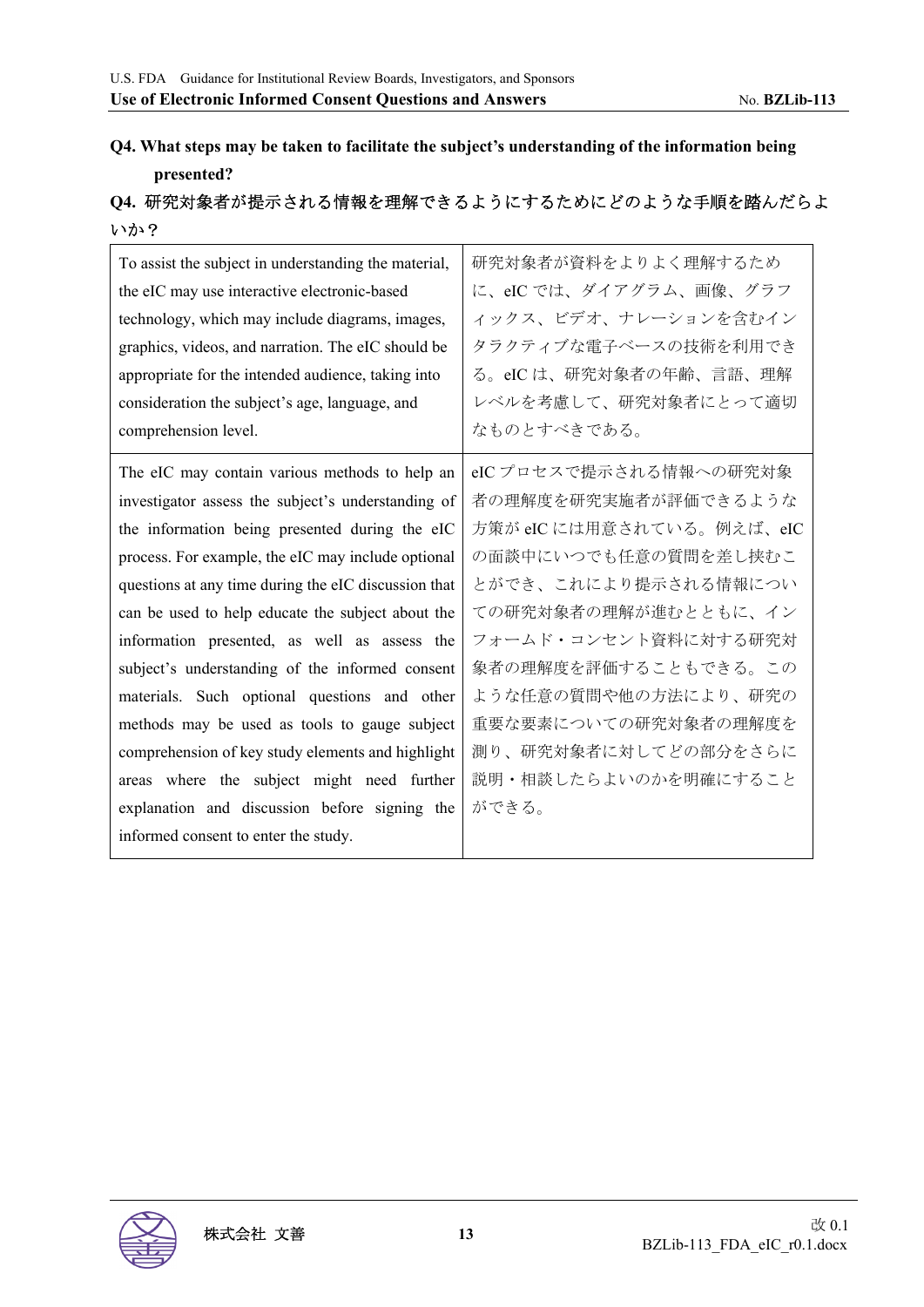## **Q5. What steps may be taken to convey additional information, including significant new findings, to the subject during the course of the research?**

## **Q5.** 研究の途中で研究対象者に、新たな発見等の追加情報を伝えるためにどのような手順を踏 んだらよいのか?

| When appropriate, the eIC must contain a             | 研究対象者の参加継続の意思に影響を及ぼす                    |
|------------------------------------------------------|-----------------------------------------|
| statement that significant new findings developed    | 可能性のある重要で新たな発見が研究の過程                    |
| during the course of the research that may affect to | で出てきた場合、必要に応じて研究対象者又                    |
| the subject's willingness to continue participation  | は研究対象者の法定代理人に提供する旨の記                    |
| will be provided to the subject or the subject's     | 述を eIC に含めなければならない (45 CFR              |
| LAR (see 45 CFR 46.116(b)(5) and 21 CFR              | 46.116(b)(5) 及び 21 CFR 50.25(b)(5) 参照)。 |
| $50.25(b)(5)$ ). If an update or amendment to an eIC | eICの更新又は修正が必要となったとき、そ                   |
| is necessary and could affect the subject's          | れが研究対象者の研究への参加継続の意思に                    |
| willingness to continue participation in the study,  | 影響を及ぼす可能性がある場合、eICプロセ                   |
| the eIC process must provide sufficient              | スにおいて、参加を継続するかどうかを検討                    |
| opportunity for the subject to consider whether to   | するための十分な機会を研究対象者に提供し                    |
| continue participation (see 45 CFR                   | なければならない (45 CFR 46.116 及び 21           |
| 46.116 and 21 CFR 50.20). If the eIC is updated or   | CFR 50.20 参照)。eIC が更新又は修正された            |
| amended, the subject should be given sufficient      | 場合、修正された内容について質問する十分                    |
| opportunity to ask questions about the amended       | な機会を研究対象者に与えるべきである (Q3                  |
| contents (see Q3). In such cases, the subject or the | 参照)。このような場合、研究対象者又は研究                   |
| subject's LAR must sign the amended eIC before       | 対象者の法定代理人は、研究対象者が研究を                    |
| the subject continues in the study (see 45 CFR       | 継続する前に、改訂された eIC に署名しなけ                 |
| 46.117(a) and 21 CFR 50.27). OHRP and FDA            | ればならない (45 CFR 46.117(a) 及び 21 CFR      |
| regulations permit the flexibility of using          | 50.27 参照)。OHRP 及び FDA の規制では、研           |
| electronic and paper informed consent methods        | 究期間を通じて、eIC及び紙のインフォーム                   |
| independently or in combination throughout the       | ド・コンセントを単独に使用するか、併用す                    |
| course of the study. Thus, amendments to the eIC     | るかについては柔軟性を認めている。従っ                     |
| do not need to be electronic in nature and can       | て、eICを修正するときには必ずしも電子的                   |
| instead rely on more traditional means, such as      | である必要はなく、紙ベースの修正や郵送                     |
| paper-based amendments or postal mail, for           | 等、より伝統的な方法を用いて情報を研究対                    |
| conveying and transmitting the information to the    | 象者に伝達·通知することができる (Q1 参                  |
| subject (see Q1).                                    | 照)。                                     |

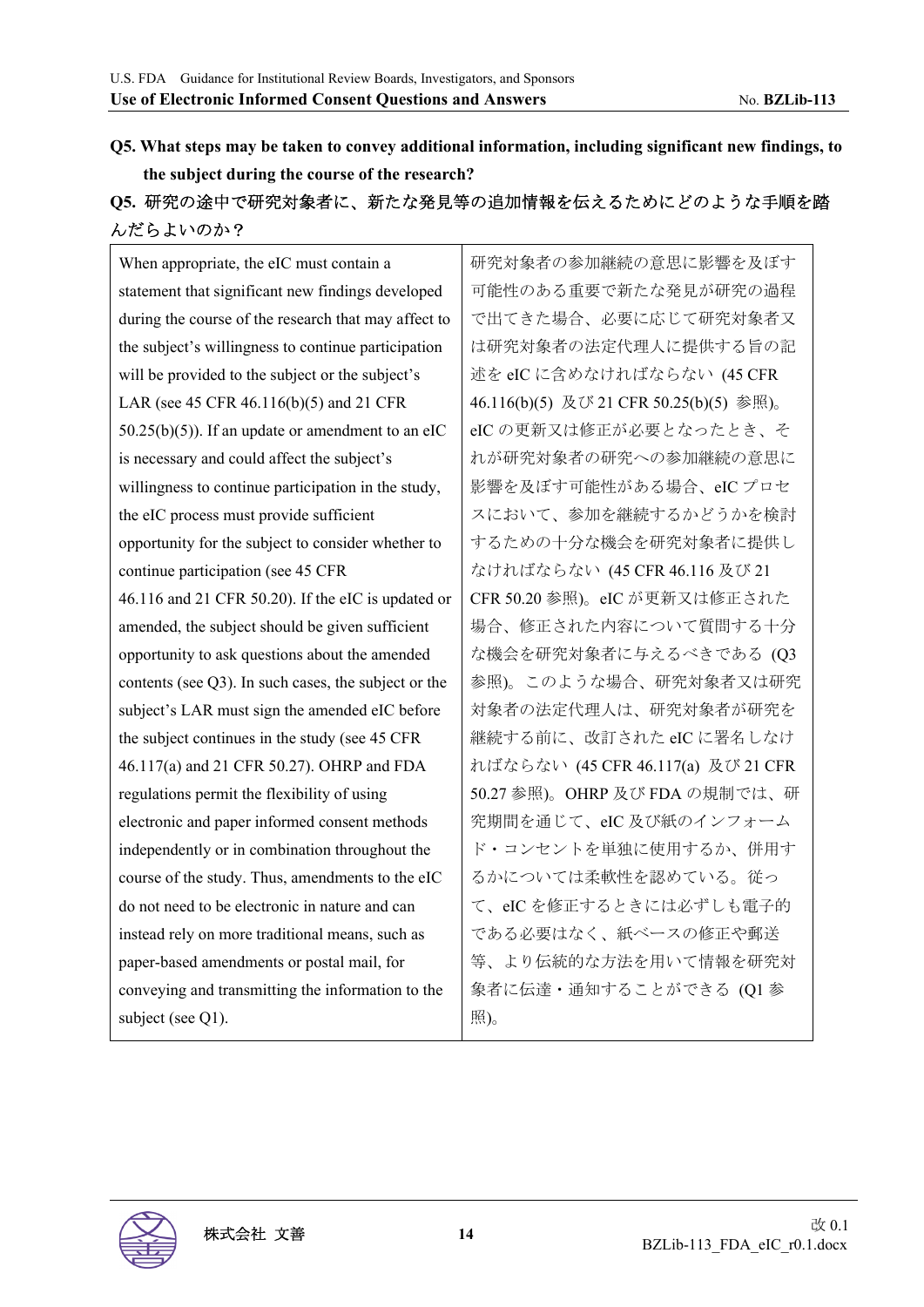#### **Q6. How can electronic signatures be used to document eIC?**

### Q6. eIC の文書化に際してどのように電子署名を用いることができるか?

| The procedure for eIC may include an electronic<br>method to capture the signature of the subject or the<br>subject's LAR. OHRP and FDA regulations permit<br>the use of electronic signatures when written<br>informed consent is required. OHRP permits<br>electronic signatures if such signatures are legally<br>valid within the jurisdiction where the research is to<br>be conducted. | eICの手順の中で、研究対象者又は研究対象者<br>の法定代理人の署名を得るために電子的手法を<br>用いることがある。OHRP及びFDAの規制<br>は、書面によるインフォームド・コンセントが<br>必要な場合に電子署名を使用することを許可し<br>ている。OHRPは、研究が実施される地域で法<br>的に有効である場合、電子署名を認めている。 |
|----------------------------------------------------------------------------------------------------------------------------------------------------------------------------------------------------------------------------------------------------------------------------------------------------------------------------------------------------------------------------------------------|-------------------------------------------------------------------------------------------------------------------------------------------------------------------------------|
| For FDA-Regulated Clinical Investigations                                                                                                                                                                                                                                                                                                                                                    | FDA が規制する研究について                                                                                                                                                               |
| FDA regulations found at 21 CFR part 11 set forth                                                                                                                                                                                                                                                                                                                                            | 21 CFR part 11 で定める FDA の規制は、電子記                                                                                                                                              |
| the criteria under which FDA considers electronic                                                                                                                                                                                                                                                                                                                                            | 録、並びに電子記録になされた電子署名及び手                                                                                                                                                         |
| records, electronic signatures, and handwritten                                                                                                                                                                                                                                                                                                                                              | 書き署名が、信用でき、信頼でき、紙に作成さ                                                                                                                                                         |
| signatures executed to electronic records to be                                                                                                                                                                                                                                                                                                                                              | れた手書き署名と一般的に同等であるとFDA                                                                                                                                                         |
| trustworthy, reliable, and generally equivalent to a                                                                                                                                                                                                                                                                                                                                         | が考える基準を定めている (21 CFR 11.1(a) 参                                                                                                                                                |
| handwritten signature executed on paper (see 21 CFR                                                                                                                                                                                                                                                                                                                                          | 照)。完全な手書き署名と同等であると見なさ                                                                                                                                                         |
| $11.1(a)$ ). In order to be considered equivalent to full                                                                                                                                                                                                                                                                                                                                    | れるためには、電子署名は 21 CFR part 11 <sup>10</sup> 基                                                                                                                                   |
| handwritten signatures, electronic signatures must                                                                                                                                                                                                                                                                                                                                           | づくすべての適用可能な要件を満たさなければ                                                                                                                                                         |
| comply with all applicable requirements under 21                                                                                                                                                                                                                                                                                                                                             | ならない。また、電子システムは、研究対象者                                                                                                                                                         |
| CFR part $11.^{10}$ The electronic system must also                                                                                                                                                                                                                                                                                                                                          | 又は研究対象者の法定代理人が同意した日付を                                                                                                                                                         |
| capture and record the date that the subject or                                                                                                                                                                                                                                                                                                                                              | 取得し、記録しなければならない (21 CFR                                                                                                                                                       |
| subject's LAR provides consent (see 21 CFR                                                                                                                                                                                                                                                                                                                                                   | 50.27(a) 参照)。                                                                                                                                                                 |
| $50.27(a)$ ).                                                                                                                                                                                                                                                                                                                                                                                |                                                                                                                                                                               |
| The regulations found at 21 CFR part 11 permit a                                                                                                                                                                                                                                                                                                                                             | 21 CFR part 11 に見られる規制は電子署名を行                                                                                                                                                 |
| wide variety of methods to create electronic                                                                                                                                                                                                                                                                                                                                                 | うための広範な方法を認めており、その方法に                                                                                                                                                         |
| signatures, including using computer-readable ID                                                                                                                                                                                                                                                                                                                                             | はコンピュータで読み取り可能なIDカード、                                                                                                                                                         |
| cards, biometrics, <sup>11</sup> digital signatures, <sup>12</sup> and user                                                                                                                                                                                                                                                                                                                  | バイオメトリクス 11、デジタル署名 12、ユーザ                                                                                                                                                     |
| name and password combinations. FDA does not                                                                                                                                                                                                                                                                                                                                                 | 名とパスワードの組合せの利用等がある。FDA                                                                                                                                                        |
| mandate or specify any particular methods for                                                                                                                                                                                                                                                                                                                                                | は、電子署名に使われるバイオメトリクスの方                                                                                                                                                         |
| electronic signatures, including any particular                                                                                                                                                                                                                                                                                                                                              | 法等、電子署名のための特定の方法を強制した                                                                                                                                                         |
| biometric method upon which an electronic signature                                                                                                                                                                                                                                                                                                                                          | り指定したりするものではない。                                                                                                                                                               |
| may be based.                                                                                                                                                                                                                                                                                                                                                                                |                                                                                                                                                                               |

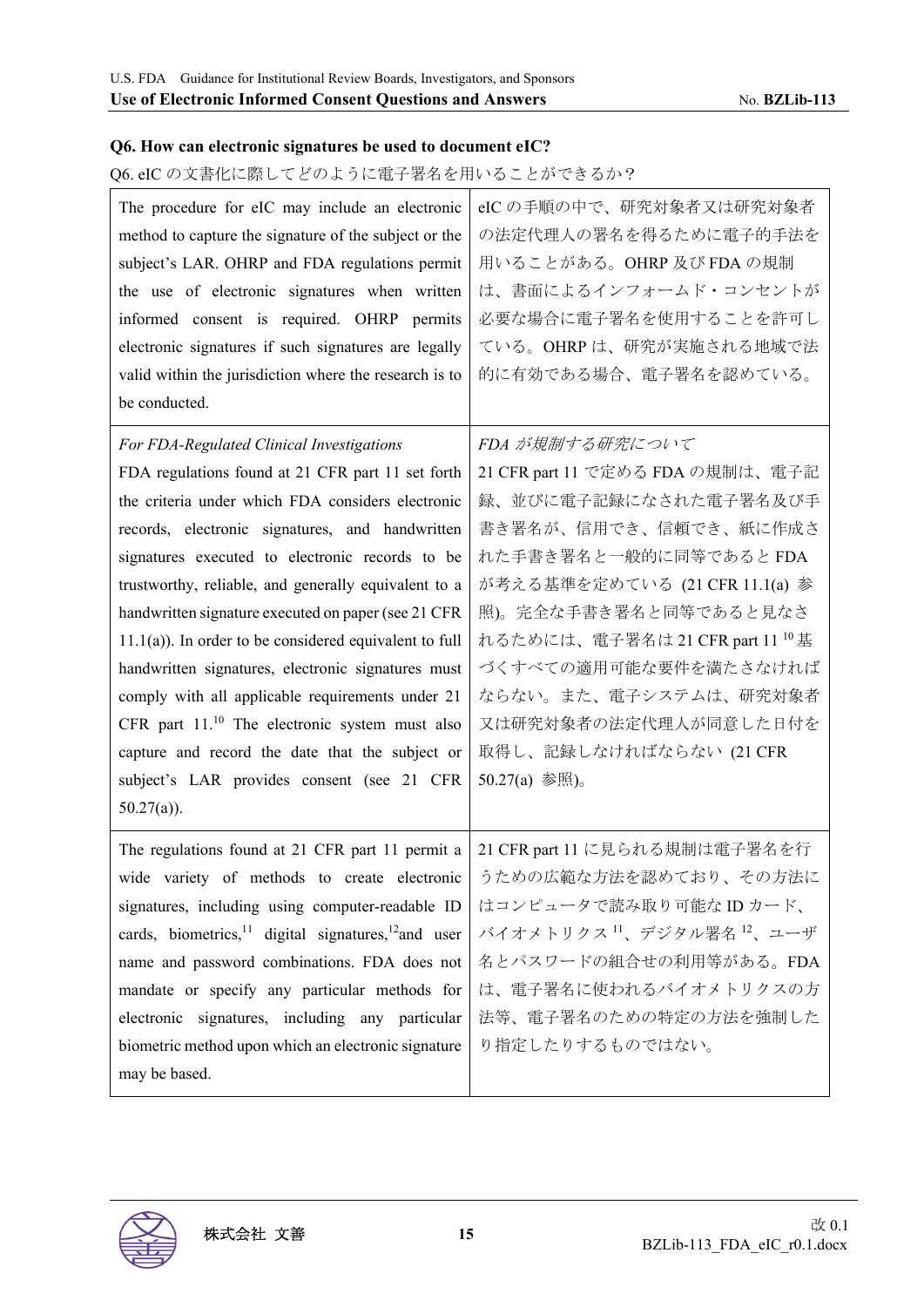| Electronic signatures based on biometrics must be      | バイオメトリクスに基づく電子署名は、それら           |
|--------------------------------------------------------|---------------------------------|
| designed to ensure that they cannot be used by         | が本物の所有者以外の者によって使用されない           |
| anyone other than their genuine owners (21 CFR         | ことを保証するように設計されなければならな           |
| 11.200(b)). Therefore, suitable biometrics should be   | い (21 CFR 11.200(b))。従って、適切なバイオ |
| uniquely identified with the individual and should     | メトリクスは、個人と一意に識別されるべきで           |
| not change with time. In addition, electronic          | あり、時間とともに変化すべきではない。さら           |
| signatures based upon biometrics are accepted          | に 21 CFR part 11 に見られる要件を満たしてい  |
| provided they meet the requirements found in 21        | ればバイオメトリクスに基づく電子署名を利用           |
| CFR part 11 (i.e., they must contain pertinent         | することができる。(すなわち、署名に関連す           |
| information associated with the signing (see 21 CFR    | る関連情報を含まなければならない (21 CFR        |
| $11.50(a)$ ; they are subject to the same controls as  | 11.50(a) 参照)。電子記録と同様に管理され、      |
| electronic records and must be included as part of any | 電子記録を人が読める形式とした際にその一部           |
| human readable form of the electronic record (see 21   | として含まれなければならない (21 CFR          |
| CFR $11.50(b)$ ; and they must be linked to their      | 11.50(b) 参照)。また、それらは、該当する電      |
| respective electronic records (see 21 CFR 11.70).      | 子記録にリンクされなければならない (21 CFR       |
|                                                        |                                 |
|                                                        | 11.70 参照)。                      |
| IRBs, investigators, and sponsors should consider      | IRB、研究実施者及び研究依頼者は、どのように         |
| such issues as how the electronic signature is created | 電子署名を行うか、研究対象者の要求に応じてイ          |
| and whether the informed consent or permission         | ンフォームド・コンセント又は許諾に関する文書          |
| document can be produced in hard copy for review       | の確認用控えの提供できるか等の問題を検討して          |
| by the subject upon request. IRBs, investigators, and  | おくべきである。IRB、研究実施者及び研究依頼         |
| sponsors may rely on a statement from the vendor of    | 者は、電子署名を取得する電子システムの供給者          |
| the electronic system used for obtaining the           | から、署名方法、及びシステムが 21 CFR part 11  |
| electronic signature that describes how the signature  | の関連要件を満たしていることを説明する供述書          |
| is created and that the system meets the relevant      | を入手し、利用してもよい。                   |
| requirements contained in 21 CFR part 11.              |                                 |
| A copy of the informed consent must be provided to     | インフォームド・コンセントの控えは、様式に署          |
| the person signing the form (see 21 CFR $50.27(a)$ )   | 名した者に渡さなければならない (21 CFR         |

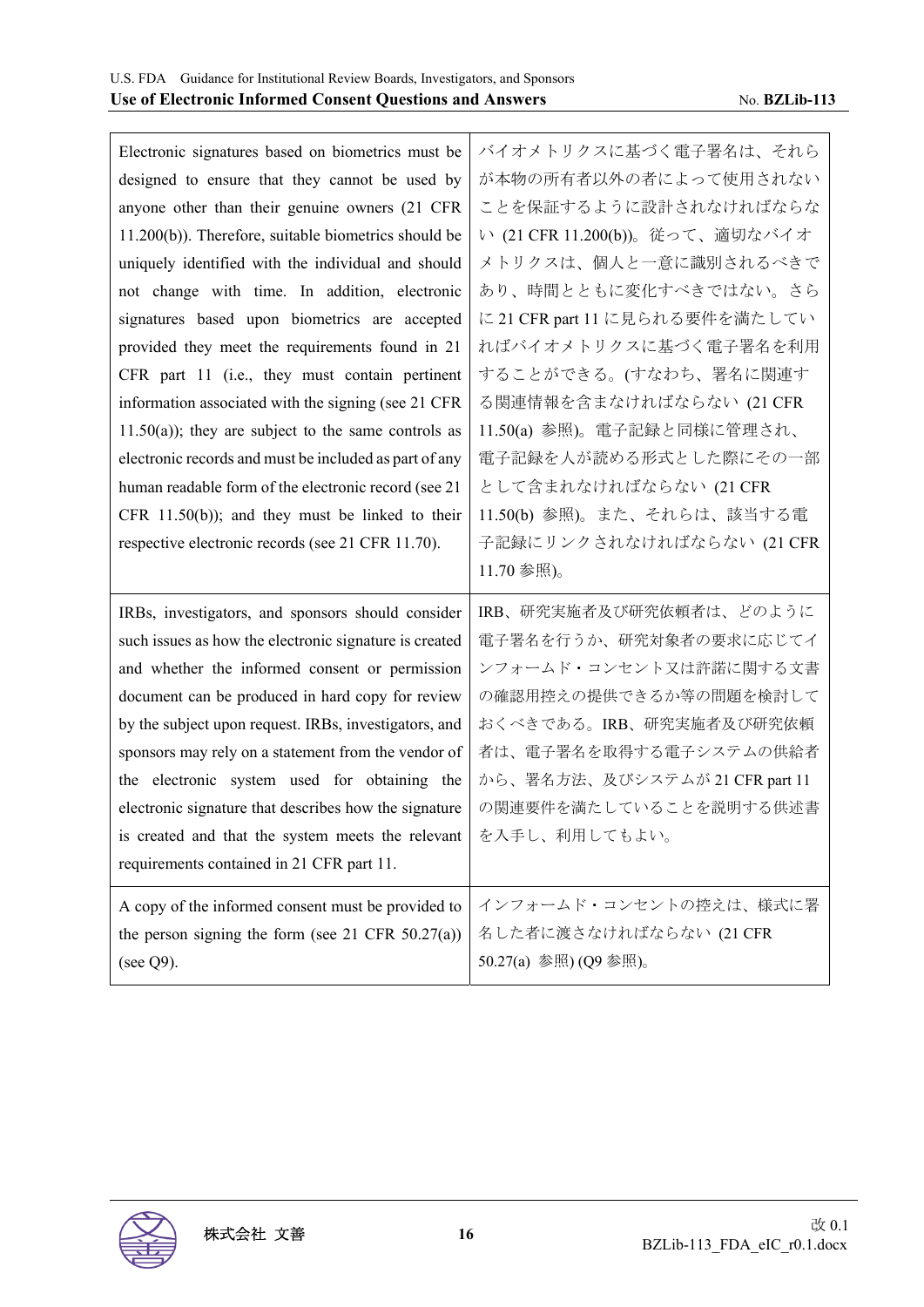## **Q7. What methods may be used to verify the identity of the subject who will be electronically signing an eIC for FDA-regulated clinical investigations?**

Q7. FDA 規制下の研究で eIC に電子的に署名する研究対象者の身元確認にはどのような方法を用いれ ばよいか?

| Compliance with the requirements in Part 11 is        | Part 11 要件を遵守する目的には、不正使用の      |
|-------------------------------------------------------|--------------------------------|
| meant in part to prevent fraudulent use. Therefore,   | 防止も含まれる。従って、21 CFR part 11 に見  |
| the regulations found at 21 CFR part 11 require       | られる規制は、電子署名又は電子署名の要素           |
| that an organization verify the identity of an        | を確立、配布、証明等により個人の利用を認           |
| individual before it establishes, assigns, certifies, | める前に、組織が個人の身元を検証すること           |
| or otherwise sanctions an individual's electronic     | を要求している (21 CFR 11.100(b) 参照)。 |
| signature or any element of such electronic           |                                |
| signature (see $21$ CFR $11.100(b)$ ).                |                                |
|                                                       | FDA規制は、個人の身元を確認するための方          |
| FDA regulations do not specify any particular         |                                |
| method for verifying the identity of an individual    | 法は特に規定しておらず、様々な方法を受け           |
| and accepts many different methods. For example,      | 入れている。例えば、出生証明書、政府発行           |
| verifying someone's identity can be done by using     | のパスポート、運転免許証等、何らかの正式           |
| information from some form of official                | な身分証明書の情報を使用すれば身元を確認           |
| identification, such as a birth certificate,          | することができる。さらに、身元を確認する           |
| government-issued passport, or a driver's license.    | ためにセキュリティ質問を使用することも検           |
| In addition, use of security questions to confirm an  | 討してもよいであろう。                    |
| individual's identity can also be considered.         |                                |

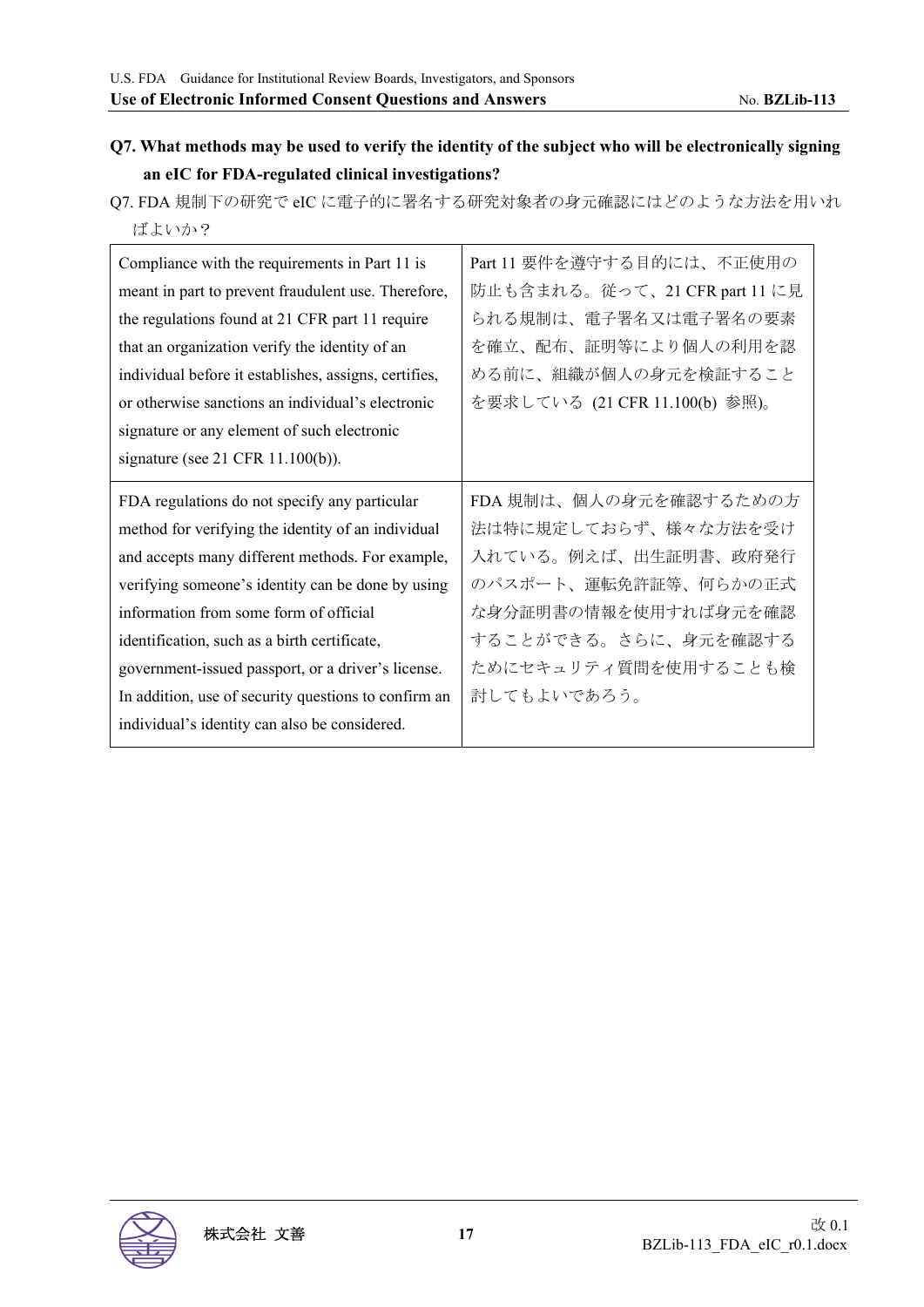#### **Q8. What special considerations should be given to the use of eIC for pediatric studies?**

Q8. 小児研究に eIC を用いる場合の留意事項には何があるか?

| The eIC process can be used to obtain assent from      | 小児研究対象者からのアセント <sup>【訳注】</sup> (必要な               |
|--------------------------------------------------------|---------------------------------------------------|
| pediatric subjects (when required) and parental        | 場合)、及び親又は保護者からの許可を得るた                             |
| permission from their parent(s) or guardian. The       | めに eIC プロセスを用いることができる。親                           |
| general requirements for informed consent, found       | 又は保護者による許可及び子どものアセント                              |
| in 45 CFR 46.116 and 46.117 and 21 CFR 50.20,          | の要件 <sup>13</sup> は 45 CFR 46.408 及び 21 CFR 50.55 |
| 50.25, and 50.27, apply to parental permission, in     | に定められているが、さらに 45 CFR 46.116                       |
| addition to the requirements for permission by         | 及び 46.117 並びに 21 CFR 50.20、50.25 及び               |
| parents or guardians and for assent by children        | 50.27 に見られるインフォームド・コンセント                          |
| found at 45 CFR 46.408 and 21 CFR 50.55. <sup>13</sup> | の全般的要件も親の許可に適用される。従っ                              |
| Therefore, parental permission may be obtained         | て、インフォームド・コンセントと同じeIC                             |
| and documented using the same eIC procedures as        | 手続きを用いて親の許可を取得し、文書化す                              |
| would be used for informed consent.                    | ることができる。                                          |
|                                                        | 【訳注】assent は 45 CFR 46.402(b) で、子ど                |
|                                                        | もの強い同意であり、単に反対しないことで                              |
|                                                        | はないと定義されており、「同意」と区別す                              |
|                                                        | るため「アセント」と訳した。                                    |

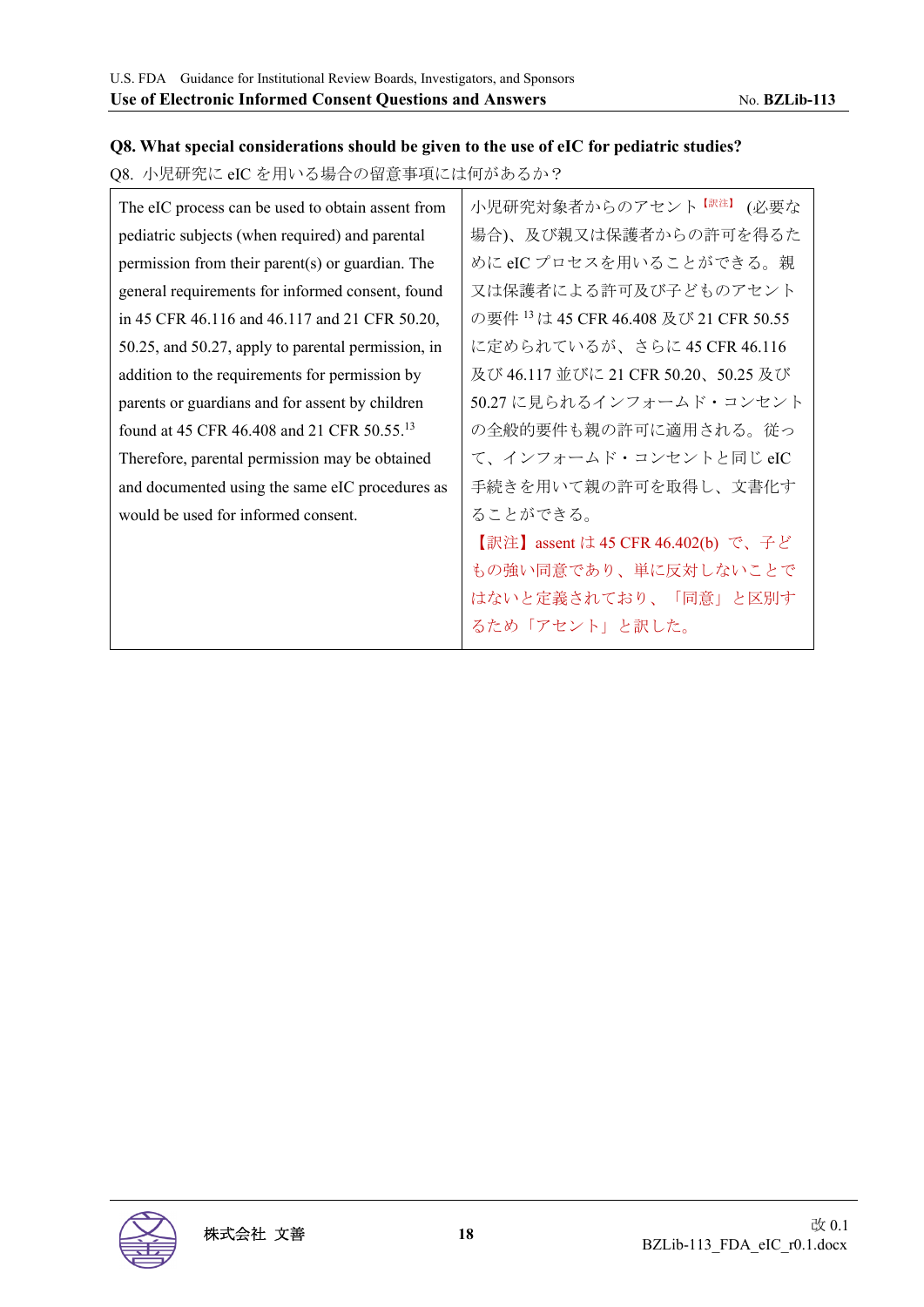Absent a waiver of the assent requirement (see 45 CFR 46.408(a) and 21 CFR 50.55(d)), or a determination that assent is not necessary (see 45 CFR 46.408(a) and 21 CFR 50.55(c)), the IRB must determine that there are adequate provisions for soliciting the assent of children when, in the IRB's judgment, the children are capable of providing assent (see 45 CFR 46.408(a) and 21 CFR 50.55(a)). When approving an eIC assent process, an IRB should consider whether the capability of a child to assent may be affected by the method used to obtain and/or document child assent. For example, if assent would otherwise be required, the method used to obtain eIC assent should not impede the child's capability to provide assent. The language and presentation of information must be understandable to the child. In addition, when the IRB determines that assent is required, it must also determine whether and how assent must be documented (see 45 CFR 46.408(e) and 21 CFR 50.55(g)). アセントに関する要件が免除されない場合 (45 CFR 46.408(a) 及び 21 CFR 50.55(d) を参 照)、又はアセントが不要と判断できない場合 (45 CFR 46.408(a) 及び 21 CFR 50.55(c) を参 照)、IRB として子どもたちがアセントを示す 能力があると認められるならば、IRB は、子 どもたちのアセントを求めるための適切な条 件が揃っていることを判断しなければならな い (45 CFR 46.408(a) 及び 21 CFR 50.55(a) を 参照)。IRB が eIC のアセントを得るプロセス を承認する際に、アセントを取得及び (又は) 文書化する手法が子どものアセントを示す能 力に影響を与える可能性があることを考慮す べきである。例えば、アセントが要求される 場合、eIC によるアセントを得る方法は、子 どものアセントを提示する能力を妨げるもの であってはならない。〔提供される〕情報の 言葉遣いと提示方法は、子どもが理解できる ものでなければならない。また、アセントが 要求されると判断した場合には、IRB はアセ ントを文書化するかどうか、またどのように 文書化するかも決定しなければならない (45 *For FDA-Regulated Clinical Investigations* 

CFR 46.408(e) 及び 21 CFR 50.55(g) 参照)。 Depending on the method of identity verification used to satisfy the regulations in 21 CFR part 11 for electronic signatures in FDA-regulated clinical investigations, a child may lack the documentation necessary to verify their identity for the purposes of preventing fraudulent use of electronic signatures (e.g., driver's license) (see Q7). If so, depending on the clinical investigation, it may be reasonable for the parent to initially document the child's assent, which can then be verified when the investigator first sees the child. *FDA* が規制する研究について FDA が規制する研究における電子署名を定め る 21 CFR part 11 では身元確認を求めている が、その手法によっては、子どもが電子署名の 不正使用を防止するための身元確認に必要な 文書 (例えば運転免許証) (Q7 参照) を持って いない場合がある。その場合、研究によっては、 最初に親が子どものアセントを文書化してお き、その後、研究実施者が子どもを最初に診察 したときにそのことを検証することが妥当で あると考えられる。

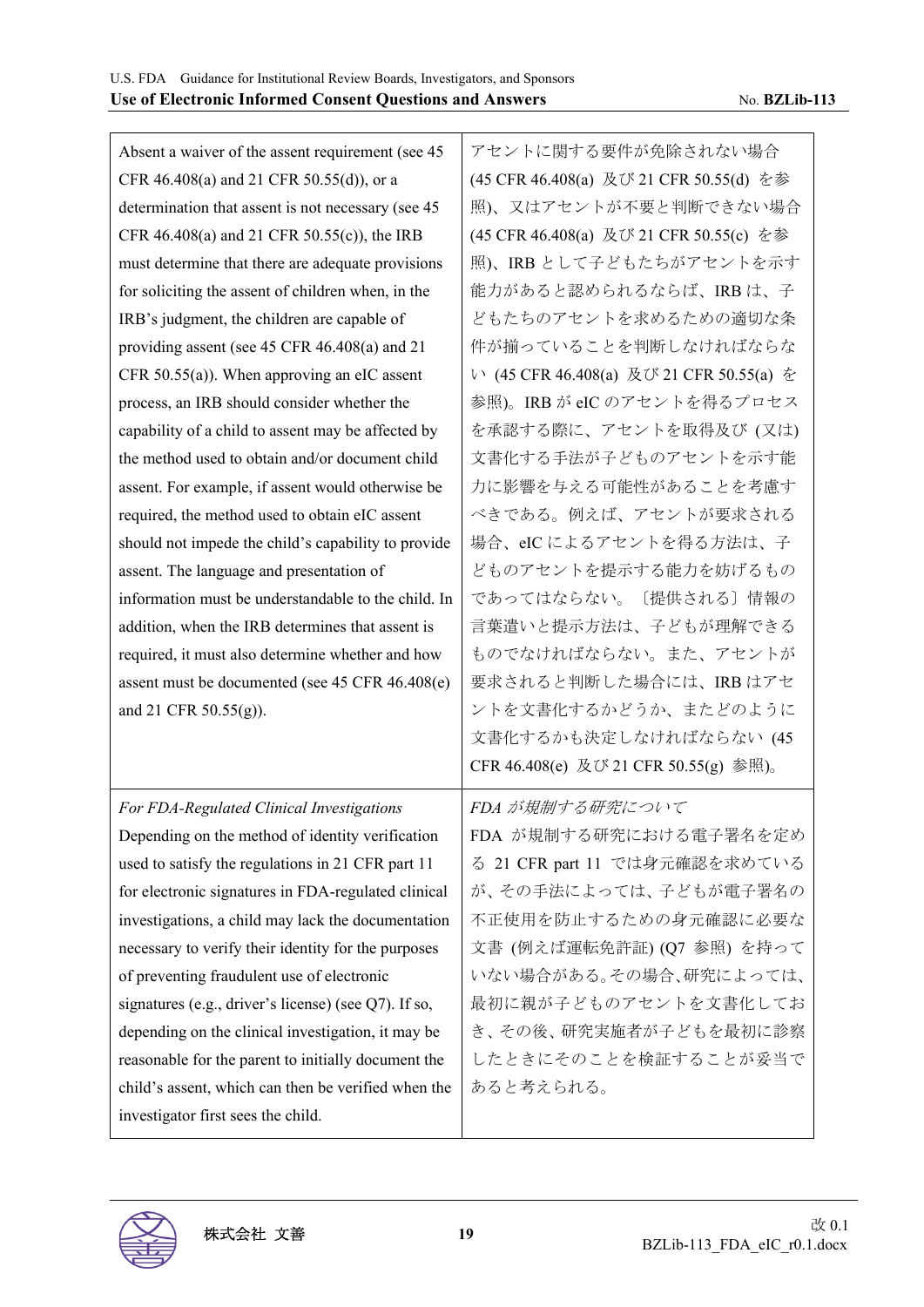## **Q9. Should subjects receive a copy of their eIC and have easy access to the materials and information presented to them in their eIC?**

Q9. 研究対象者に eIC のコピーを渡すべきか、また eIC に際して提供された資料や情報に簡単にアク セスできるようにすべきか?

| Yes. HHS and FDA regulations require that the         | その通りである。HHS及びFDAの規制では、                    |
|-------------------------------------------------------|-------------------------------------------|
| person signing the informed consent (i.e., the        | インフォームド・コンセントに署名した者(す                     |
| subject or the subject's LAR or the parents or        | なわち、研究対象者又は研究対象者の法定代理                     |
| guardians of subjects who are children) be given a    | 人もしくは研究対象者が子供である場合はそ                      |
| copy of the written informed consent form (45         | の親又は保護者)に対して、インフォームド·                     |
| CFR 46.117(a) and 21 CFR 50.27(a)), unless the        | コンセントのコピーを与えることを求めてい                      |
| requirement for documentation of informed             | る (45 CFR 46.117(a) 及び 21 CFR 50.27(a))。た |
| consent has been waived under 45 CFR 46.117(c)        | だし、45 CFR 46.117(c) 及び 21 CFR 56.109(c)   |
| and 21 CFR $56.109(c)$ ). Although FDA regulations    | においてインフォームド・コンセントの文書化                     |
| do not require that the subject's copy include a      | に関する要件が免除されている場合は除く。                      |
| signature, FDA recommends that a copy of the          | FDAの規制では、署名済みのインフォームド·                    |
| signed informed consent form that includes the        | コンセントのコピーを研究対象者に渡す際に                      |
| date when the eIC was signed be provided to the       | 署名が含まれていなくてもよいが、eIC に署名                   |
| subject.                                              | した日付を含めることを推奨している。                        |
|                                                       |                                           |
| The copy provided to the subject can be paper or      | 研究対象者に提供されるコピーは紙でも電子                      |
| electronic and may be provided on an electronic       | でもよく、提供方法としては、電子記憶装置                      |
| storage device or via email. If the copy provided     | でもよいし、電子メールでもよい。提供され                      |
| includes one or more hyperlinks to information on     | るコピーに、インターネット上の情報への1                      |
| the Internet, the hyperlinks should be maintained     | つ以上のハイパーリンクが含まれている場                       |
| and information should be accessible until study      | 合、ハイパーリンクは、研究が完了するまで                      |
| completion. Note that if the eIC uses hyperlinks or   | 維持し、アクセス可能にしておく必要があ                       |
| other Web sites or podcasts to convey information     | る。eIC でハイパーリンク又は他のウェブサ                    |
| specifically related to the research, the information | イト又はポッドキャストにより研究に関連す                      |
| in these hyperlinks should be included in any         | る情報を伝える場合で、もし印刷された紙の                      |
| printed paper copy, if one is provided.               | コピーを提供するのであれば、これらのハイ                      |
|                                                       | パーリンク先の情報を紙のコピーに含めるこ                      |

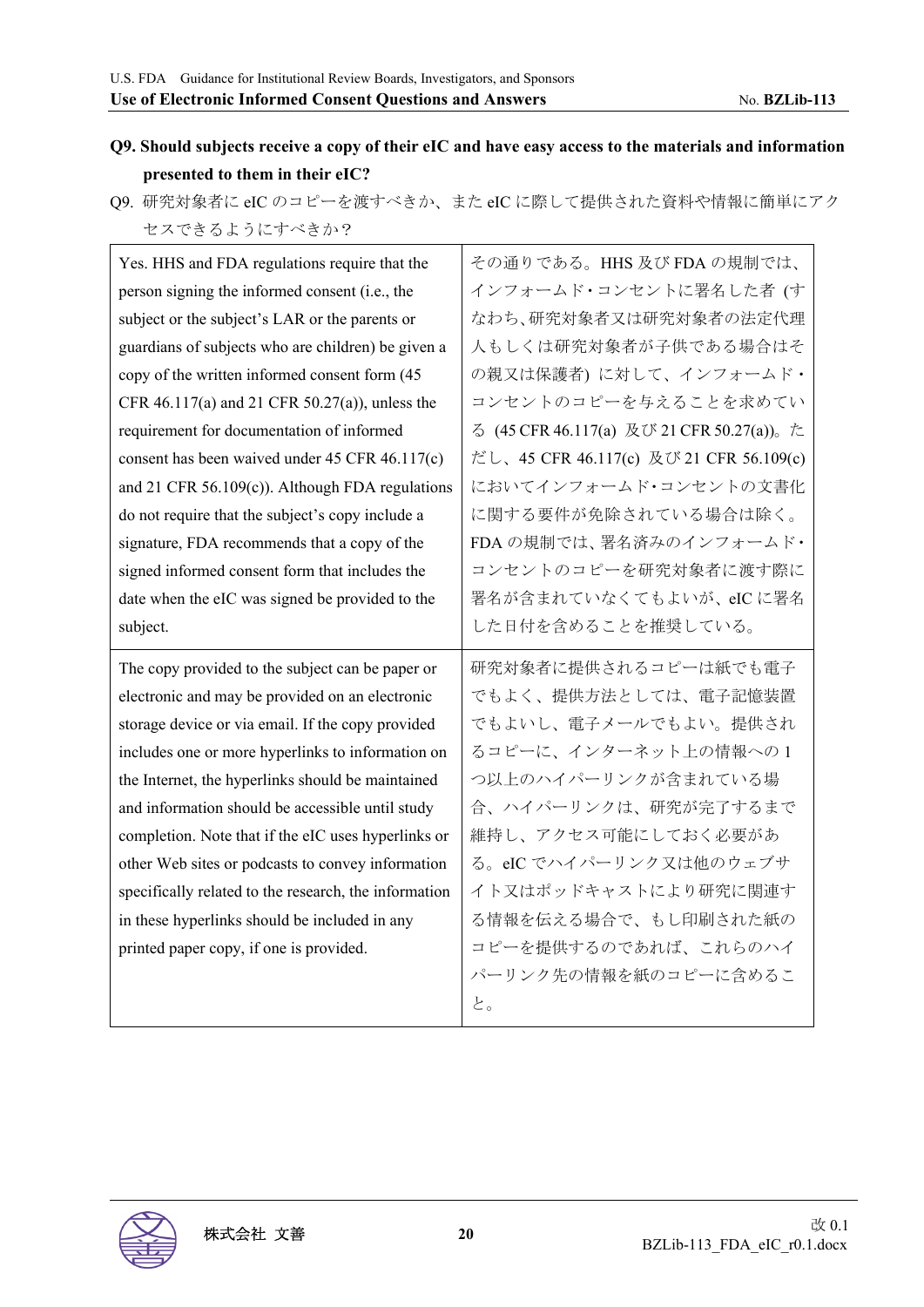## **Q10. What steps can be taken to help ensure privacy, security, and confidentiality of the eIC information?**

Q10. eIC 情報のプライバシー、セキュリティ、機密性を確実に確保するためにはどのような手順を踏 んだらよいか?

| For FDA-regulated clinical investigations, the<br>electronic system that supports the eIC must be<br>secure with restricted access (see 21 CFR 11.10)<br>and 11.30) and should include methods to ensure<br>confidentiality regarding the subject's identity,<br>study participation, and personal information after<br>informed consent has been obtained. <sup>14</sup>                                                                                                                                                                                                                                                                                                                  | FDAの規制下で行われる研究では、eICをサ<br>ポートする電子システムは、アクセス制限<br>(21 CFR 11.10 及び 11.30 を参照) された、安<br>全なものでなければならず、インフォーム<br>ド・コンセント取得後に、研究対象者の身<br>元、研究参加の事実、個人情報に関する機密<br>性を確保する方法を備えておく必要がある<br>14                                                                                                                                                                     |
|--------------------------------------------------------------------------------------------------------------------------------------------------------------------------------------------------------------------------------------------------------------------------------------------------------------------------------------------------------------------------------------------------------------------------------------------------------------------------------------------------------------------------------------------------------------------------------------------------------------------------------------------------------------------------------------------|-----------------------------------------------------------------------------------------------------------------------------------------------------------------------------------------------------------------------------------------------------------------------------------------------------------------------------------------------------------|
| If the entity holding the subject's personal<br>information is a covered entity under the Health<br>Insurance Portability and Accountability Act of<br>1996 (HIPAA) (Public Law No. 104-191) <sup>15</sup> or<br>acting as a business associate of a HIPAA-covered<br>entity, the requirements in the HIPAA Privacy,<br>Security, and Breach Notification Rules apply (see<br>45 CFR parts 160 and 164). For example, the<br>subject's information within an electronic system<br>must be encrypted, unless the entity documents<br>why encryption is not reasonable and appropriate<br>in their specific circumstances and implements a<br>reasonable and appropriate equivalent measure. | 研究対象者の個人情報を保有する事業体が、<br>1996年の HIPAA (Public Law No. 104-191) <sup>15</sup> の<br>適用対象事業体である場合、又は HIPAA 適用<br>対象事業体の業務上の関係者である場合、<br>HIPAA の Privacy, Security, and Breach<br>Notification Rules の要件が適用される (45<br>CFR 160 及び 164 を参照)。例えば、電子シス<br>テム内の研究対象者情報は暗号化されなけれ<br>ばならない。ただし、暗号化することが非合<br>理的かつ不適切である理由を文書化し、合理<br>的かつ適切な同等の措置を実施する場合は、<br>この限りでない。 |

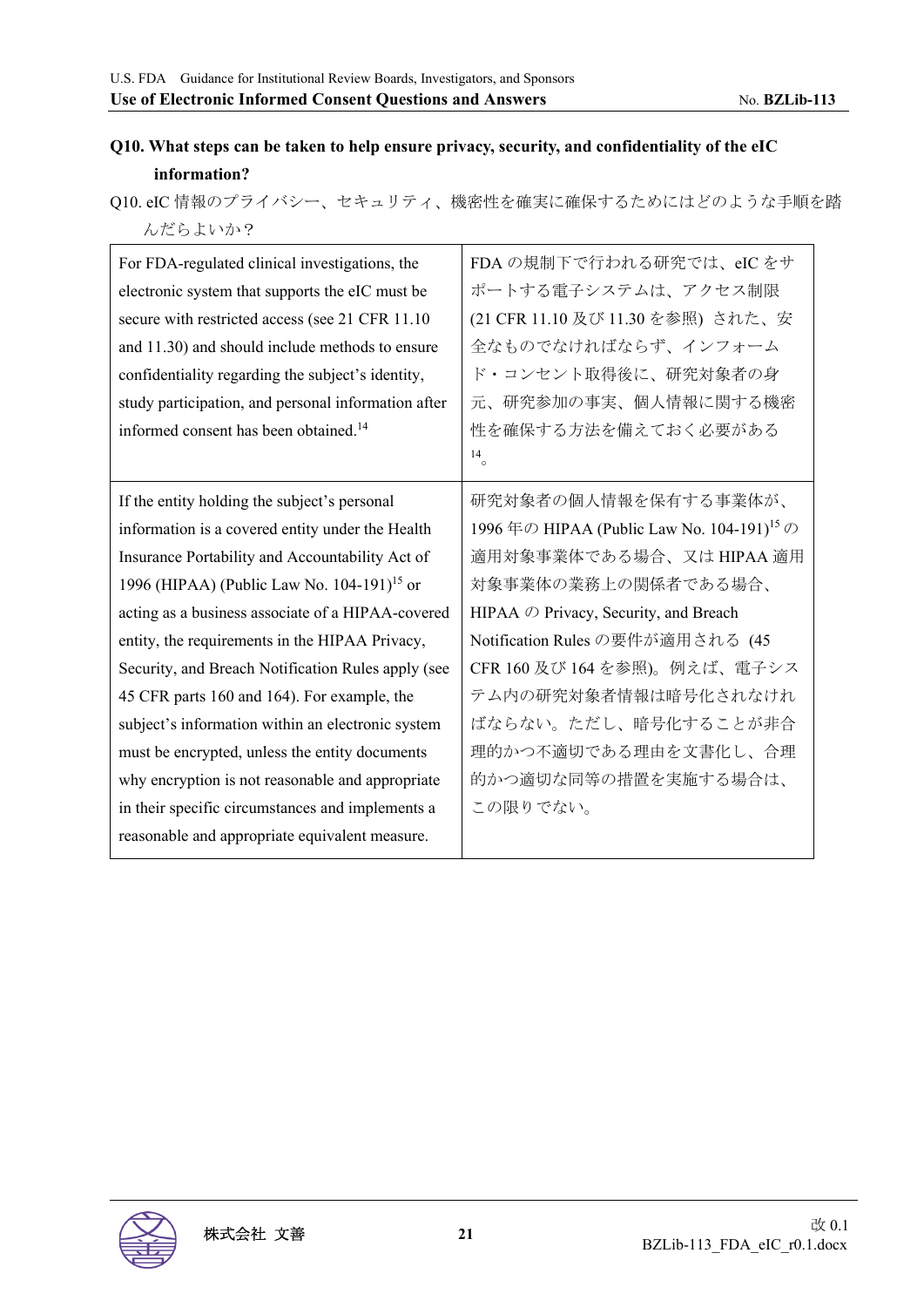## **Q11. Can HIPAA authorizations for research, which are frequently combined with informed consent documents, be obtained electronically?16**

Q11. インフォームド・コンセント文書と一緒に〔保持〕することの多い、研究への HIPAA 許可は電 子的に入手できるか?16

| Yes. HIPAA authorizations may be obtained             | 可である。研究対象者 (又は研究対象者の代                            |
|-------------------------------------------------------|--------------------------------------------------|
| electronically, provided that the signature of the    | 理人) の署名が適用法及び規制の下で有効な                            |
| subject (or the subject's personal representative) is | 電子署名である場合に限り、HIPAA 許可を電                          |
| a valid electronic signature under applicable laws    | 子的に取得できる <sup>17</sup> 。Electronic Signatures in |
| and regulations.17 The Electronic Signatures in       | Global and National Commerce Act (E-Sign Act)    |
| Global and National Commerce Act (E-Sign Act)         | (Public Law 106-229)は、何をもって有効な電                  |
| (Public Law 106-229) addresses what constitutes a     | 子署名とするかを定め、電子形式であること                             |
| valid electronic signature and provides that a        | を理由に署名の法的効力が否定されないよう                             |
| signature may not be denied legal effect because it   | 規定している。                                          |
|                                                       |                                                  |
| is in electronic form.                                |                                                  |
| The HIPAA Privacy Rule requires that when a           | HIPAA Privacy Rule は、HIPAA 対象事業体が                |
| covered entity seeks an authorization from a          | 研究対象者 (又は研究対象者の代理人) から                           |
| subject (or a subject's personal representative), the | 承認を求めた場合、署名された承認のコピー                             |
| covered entity must provide the individual with a     | を当該個人に提供しなければならない、と定                             |
| copy of the signed authorization; this requirement    | めている。この要件は、電子的に HIPAA 許可                         |
| also applies where a HIPAA authorization is           | を取得する場合にも適用される 18。                               |
| obtained electronically. <sup>18</sup>                |                                                  |

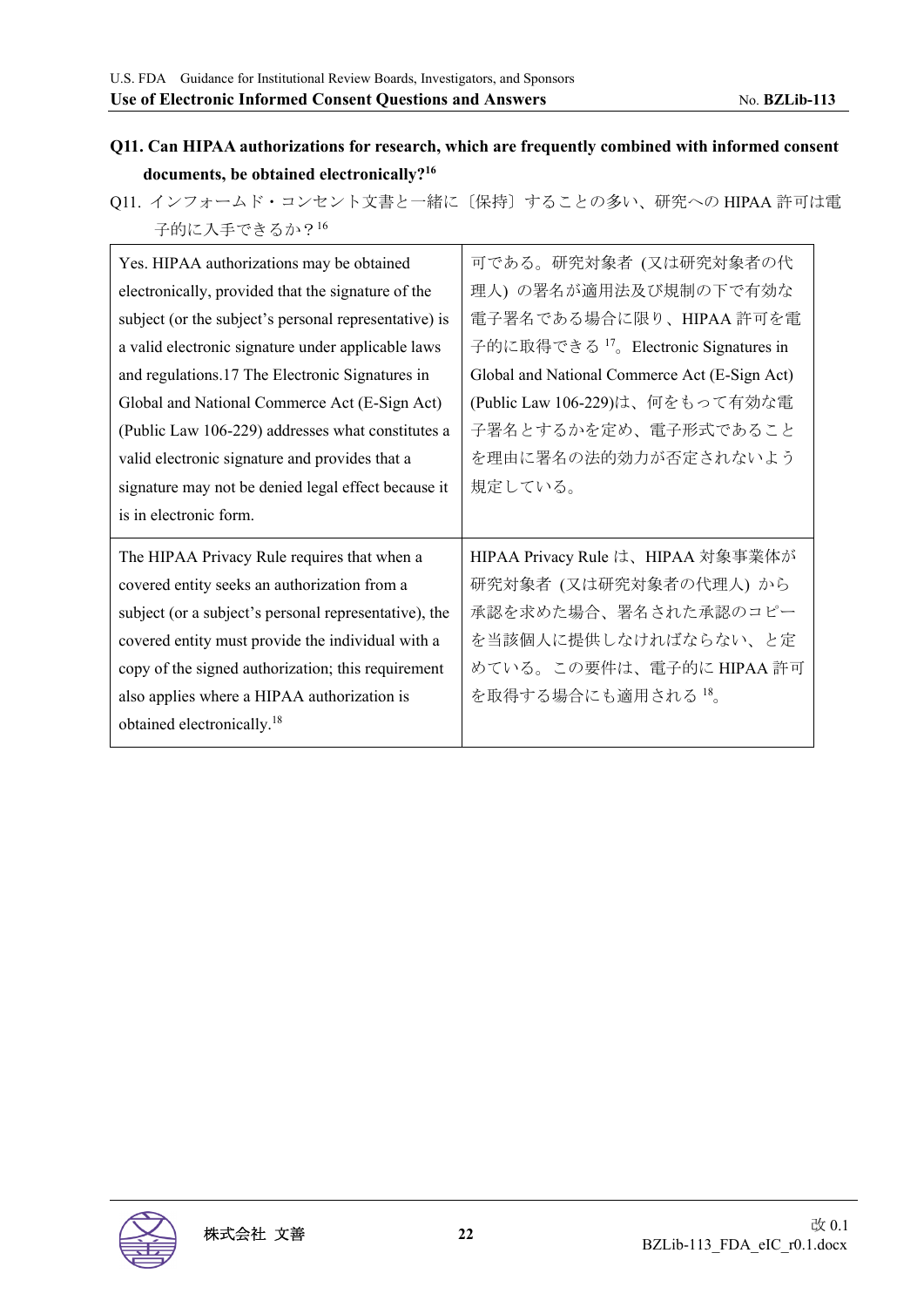#### **Q12. What eIC materials should the investigator submit to the IRB?**

### Q12. 研究実施者はどの eIC 資料を IRB に提出すべきか?

| The investigator should submit to the IRB copies   | 研究実施者は、すべての書式 (電子書式と紙                |
|----------------------------------------------------|--------------------------------------|
| of all forms (electronic and paper forms) and      | 書式) のコピー、及び研究対象者が eIC プロ             |
| informational materials, including any videos and  | セス中に受信して閲覧するであろう情報資料                 |
| Web-based presentations, which the subject will    | (ビデオや Web ベースのプレゼンテーション              |
| receive and view during the eIC process. The       | を含む)を IRB に提出する必要がある。研究              |
| investigator must obtain IRB approval for any      | 実施者は、電子的であろうとハードコピーで                 |
| subsequent modifications to the study-related      | あろうと、その後に発生する研究に関連する                 |
| information, whether electronic or in hard copy    | 情報への変更について IRB 承認を得なければ              |
| (see 45 CFR 46.109 and 21 CFR 56.109). OHRP        | ならない (45 CFR46.109 及び 21CFR 56.109 を |
| and FDA recommend that an investigator discuss     | 参照)。OHRP と FDA は、研究実施者が eIC          |
| plans for using eIC with the IRB before finalizing | の開発を完了する前に、eIC を使用する計画               |
| development of the eIC to ensure that the IRB      | について IRB と話し合い、当該研究でインフ              |
| agrees that such a format may be used for the      | ォームド・コンセントを得るために eIC を使              |
| applicable research for obtaining informed         | 用することに IRB が同意することを確認して              |
| consent.                                           | おくことを推奨する。                           |

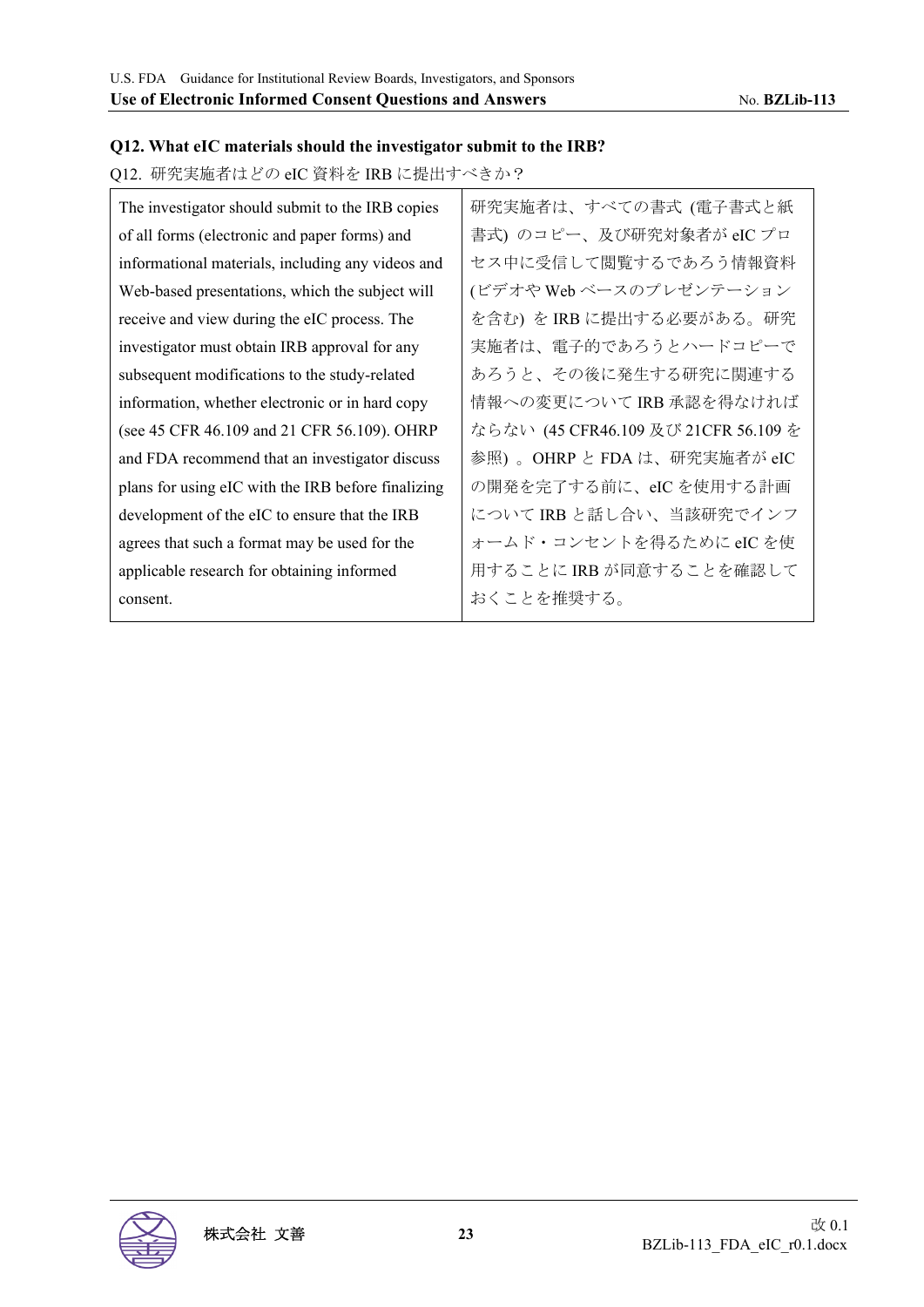### **Q13. What are the IRB's responsibilities in the eIC process?**

Q13. eIC プロセスにおける IRB の責任は何か?

| HHS and FDA regulations require that an IRB          | HHS 及び FDA の規制要件では、該当する規                |
|------------------------------------------------------|-----------------------------------------|
| review and have authority to approve, require        | 制の対象となるすべての研究活動について、                    |
| modifications in (to secure approval), or            | IRB がレビューし、承認、(承認のための)変                 |
| disapprove all research activities covered by the    | 更要求、又は否認を行う権限を持つことを定                    |
| applicable regulations (see 45 CFR 46.109(a) and     | めている (45 CFR 46.109 (a) 及び 21 CFR       |
| 21 CFR 56.109(a)). A critical part of this           | 56.109 (a) を参照)。この責任の重要な部分              |
| responsibility is for the IRB to ensure there is an  | は、HHS規制の研究及び FDA 規制の研究に                 |
| adequate informed consent process that protects      | 参加する研究対象者の権利と福祉を保護する                    |
| the rights and welfare of subjects participating in  | 適切なインフォームド・コンセントプロセス                    |
| HHS-regulated research and FDA-regulated             | があることを確実にすることである (45 CFR                |
| clinical investigations (see 45 CFR 46.109(b) and    | 46.109 (b) 及び 21 CFR を参照) 56.109 (b) 及び |
| 21 CFR 56.109(b) and 56.111(a)(4)). Therefore,       | 56.111(a)(4))。従って、IRB は、研究対象者が          |
| the IRB must review and approve the eIC and any      | 受け取り、閲覧するであろう eIC 及び eIC へ              |
| amendments to the eIC that the subject will receive  | の修正をレビューし、承認しなければならな                    |
| and view (see 45 CFR 46.109(a) and 21 CFR            | い (45 CFR 46.109(a) 及び 21 CFR 56.109(a) |
| $56.109(a)$ ). The IRBs must maintain and retain     | を参照)。IRB は、45CFR46.115 及び               |
| copies of materials that have been reviewed in       | 21CFR56.115 に従ってレビューされた資料の              |
| accordance with 45 CFR46.115 and 21 CFR              | コピーを維持・保管しなければならない。                     |
|                                                      |                                         |
| 56.115.                                              |                                         |
| The IRBs should also review any optional             | IRB は、研究対象者の研究の主要な要素につ                  |
| questions or methods used to gauge subject           | いての理解度を測定するために使用される任                    |
| comprehension of key study elements. The IRB         | 意の質問や方法もレビューする必要がある。                    |
| should also review the usability of the eIC          | IRB は、eIC 資料の使いやすさもレビュー                 |
| materials to ensure that they are easy to navigate.  | し、ナビゲートしやすいことを確認する必要                    |
| If the program uses hyperlinks to convey study-      | がある。プログラムが研究関連情報を伝達す                    |
| related information, IRBs should review the          | るためにハイパーリンクを使用する場合、                     |
| contents to which subjects are referred in order to  | IRB は、研究対象者が参照する内容を確認                   |
| determine if the study-related information that has  | し、提供された研究関連情報が正確で適切で                    |
| been supplied is accurate and appropriate. Because   | あるかどうかを判断する必要がある。Webサ                   |
| Web sites are often modified over time, IRBs must    | イトは時間の経過とともに変更されることが                    |
| maintain the version of the Web site information     | 多いため、IRBは、研究関連情報を掲載する                   |
| that contains the study-related information that the | Web サイト情報のうち、IRB がレビュー・承                |
| IRB reviews and approves, either electronically or   | 認したバージョンを電子的又はハードコピー                    |
| as a hard copy (see 45 CFR 46.115 and 21 CFR         | として維持しなければならない(45                       |

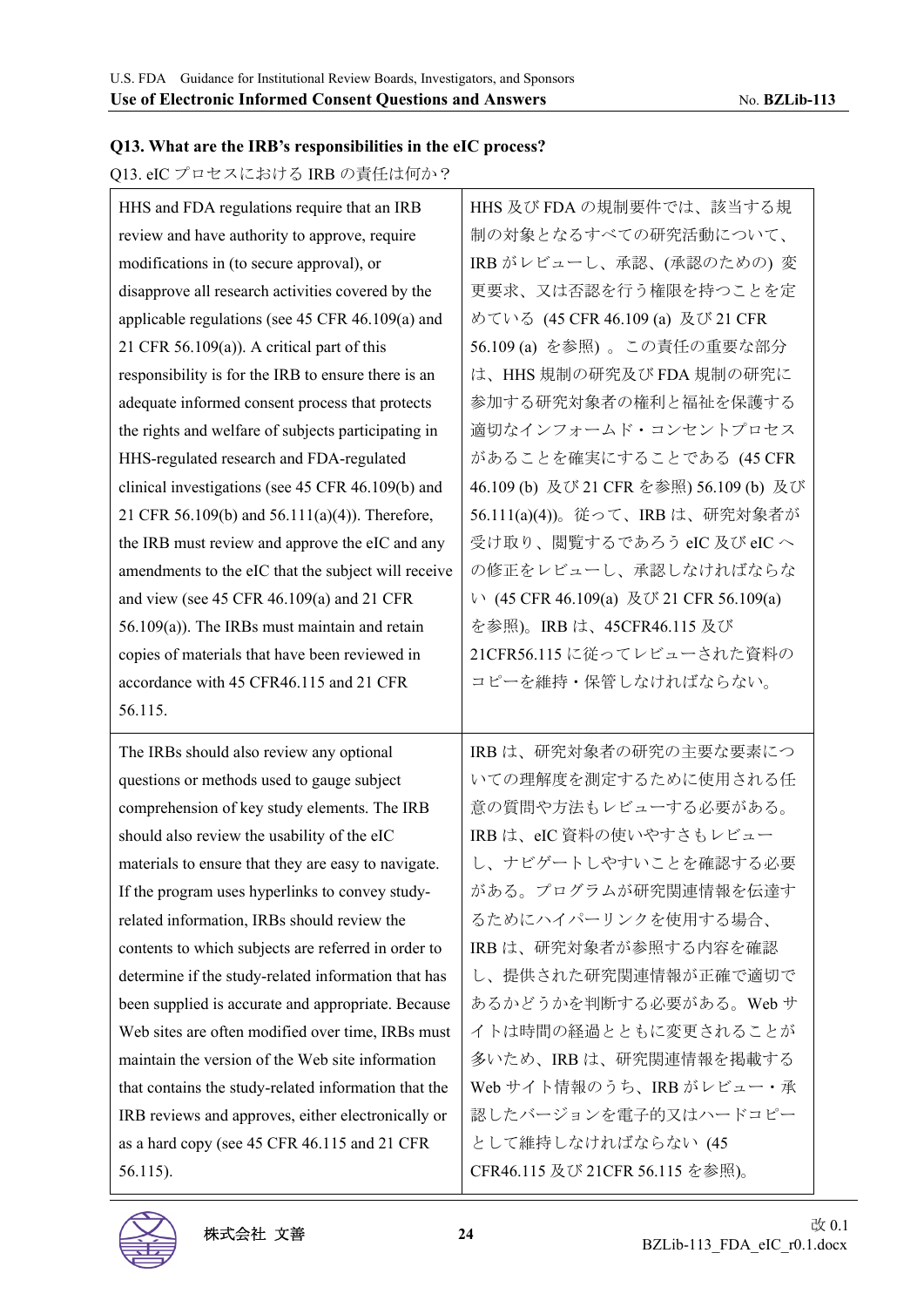#### **Q14. What eIC documentation does FDA require for submission with applications?**

Q14. FDA への申請時に提出が求められる eIC 文書は何か?

| Investigational new drug application (IND)                  | Investigational new drug application (IND) 規制 |
|-------------------------------------------------------------|-----------------------------------------------|
| regulations do not specifically require submission          | では、IND 申請の一部としてインフォーム                         |
| of informed consent documents to FDA as part of             | ド・コンセント文書を FDA に提出することは                       |
| an IND application; however, the Center for Drug            | 特に要求していない。ただし、CDER及び                          |
| Evaluation and Research (CDER) and the Center               | CBER は、特定の状況下(例えば、異常な既                        |
| for Biologics Evaluation and Research (CBER)                | 知の臨床毒性が研究薬や薬物群に関連してい                          |
| may request submission of the informed consent              | る場合、研究対象集団が特に脆弱である場                           |
| form for review <sup>19</sup> under certain circumstances   | 合、研究が研究対象者に深刻なリスクをもた                          |
| (e.g., when unusual known clinical toxicity is              | らす可能性が高い場合、又は市販後の安全性                          |
| associated with the study drug or class of drugs;           | 臨床試験において FD&C Act <sup>20</sup> のセクション        |
| when the study population is particularly                   | 505 (o) に基づき深刻なリスクを評価する場                      |
| vulnerable; when the clinical investigation has             | 合、等) <sup>21</sup> において、レビューのためにインフ           |
| significant potential for serious risks to human            | オームド・コンセント書式の提出を求める <sup>19</sup>             |
| subjects; or for a postmarket safety clinical trial,        | 場合がある。FDA 規制下で実施される研究で                        |
| required under section 505(o) of the Federal Food,          | 使用されるすべてのインフォームド・コンセ                          |
| Drug, and Cosmetic Act (FD&C Act) <sup>20</sup> to assess a | ント文書は IRB によってレビューされなけれ                       |
| serious risk). <sup>21</sup> Although all informed consent  | ばならない (21 CFR 56.103 を参照) が、研究                |
| documents used in FDA-regulated clinical                    | が 21CFR Part 312 に基づいて安全に進んでい                 |
| investigations must be reviewed by an IRB (see 21)          | るかどうかを判断するために、IRB レビュー                        |
| CFR 56.103), there are situations in which CDER             | に加えて CDER 及び CBER によるレビューが                    |
| and CBER review of an informed consent in                   | 特に重要となる状況がある。                                 |
| addition to IRB review is particularly important to         |                                               |
| determine whether a clinical investigation may              |                                               |
| safely proceed under 21 CFR part 312.                       |                                               |
| Investigational device exemption (IDE)                      | Investigational device exemption (IDE) 規制で    |
| regulations state that IDE applications must                | は、インフォームド・コンセントを取得する                          |
| include copies of all forms and informational               | ために研究対象者に提供されるすべての書式                          |
| materials to be provided to subjects to obtain              | と情報資料のコピーを IDE 申請に含めなけれ                       |
| informed consent (see 21 CFR $812.20(b)(11)$ ).             | ばならないと定めている (21 CFR 812.20                    |
| When FDA approval of an IDE application is                  | (b)(11) を参照)。IDE 申請に対して FDA 承認                |
| required, a sponsor must not begin an investigation         | が求められている場合、FDA が IDE 申請とイ                     |
| until the IDE application and informed consent              | ンフォームド・コンセント資料をレビュー及                          |
| materials have been reviewed and approved by                | び承認するまで、研究依頼者は研究を開始し                          |
| FDA (see 21 CFR 812.20(a) and (b)).                         | てはならない (21 CFR 812.20(a) 及び (b) を             |
|                                                             | 参照)。                                          |

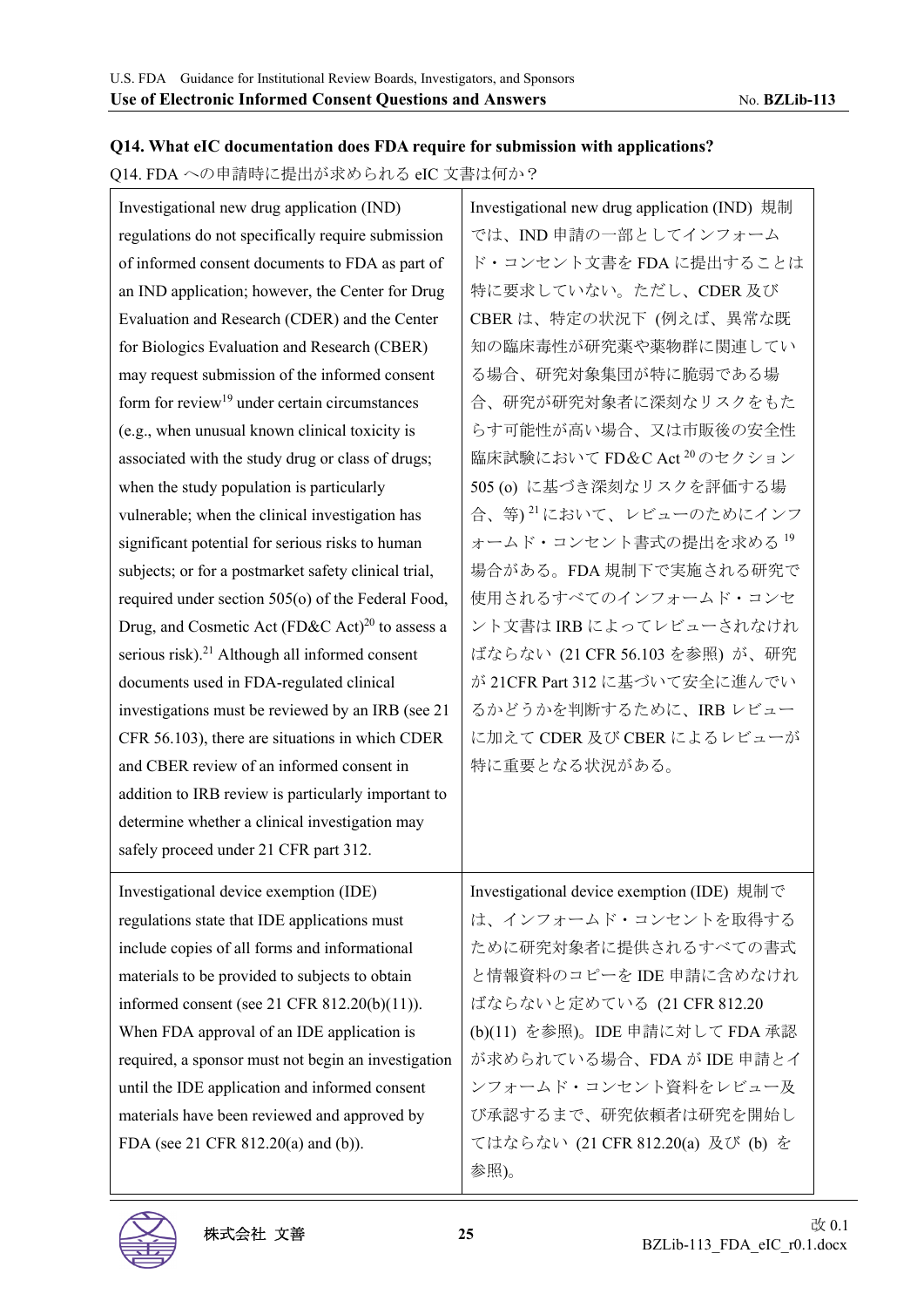The sponsor should submit to FDA the same eIC materials that will be presented to subjects to obtain eIC for their participation in the clinical investigation. For example, as part of an electronic submission to FDA, the sponsor should submit copies of all forms and informational materials including any videos, Web-based presentations, hyperlinks or other Web sites or podcasts that are used to convey information specifically related to the investigation. The sponsor should also submit any written information related to the clinical investigation that is provided to the subject on paper. Hyperlinks or other Web sites or podcasts containing incidental information not related to the clinical investigation need not be submitted to FDA. The eIC materials should be provided in an electronic format acceptable to FDA, on an electronic storage device, or as a link to the eIC Web page that is accessible to FDA for viewing these eIC materials.<sup>22</sup> 研究依頼者は、研究参加の eIC を取得するた めに研究対象者に提示するのと同じ eIC 資料 を FDA に提出する必要がある。 例えば、研 究依頼者は、FDA への電子申請の一部とし て、研究に特に関連する情報を伝達するため に使用されるあらゆる形式及び情報を提出す る必要がある。そういった形式及び情報に は、ビデオ、Web ベースのプレゼンテーショ ン、ハイパーリンク、その他の Web サイト又 はポッドキャストが含まれる。また、研究依 頼者は、研究に関連する文書情報で研究対象 者に紙で提供されるものも提出する必要があ る。研究に関係のない情報を含むハイパーリ ンク又はその他の Web サイト又はポッドキャ ストを FDA に提出する必要はない。eIC 資料 は、FDA が認める電子形式で、電子格納装置 により、又は FDA がアクセスし閲覧できる eIC Web ページへのリンクとして提供する必 要がある <sup>22</sup>。

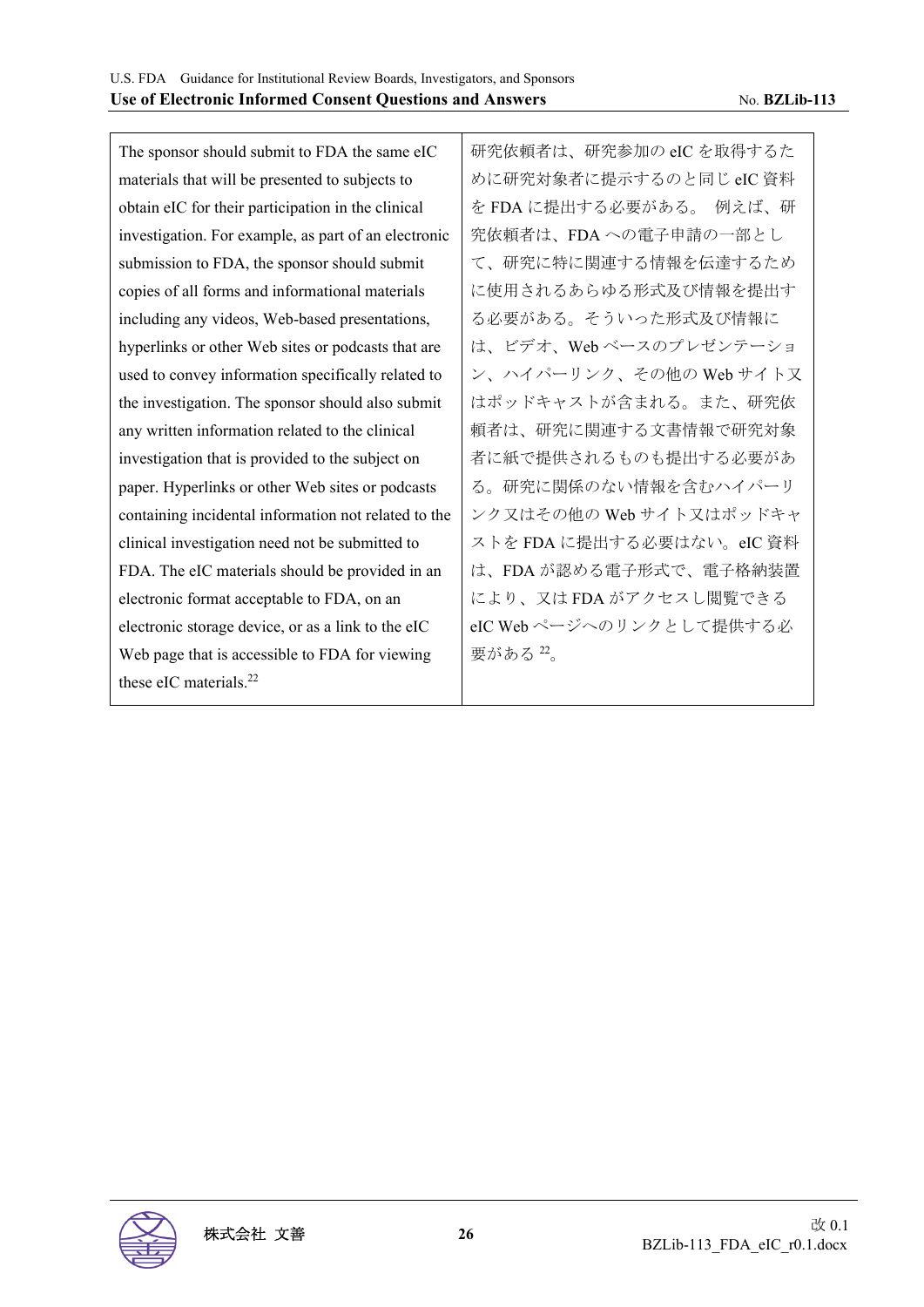## **Q15. What steps can be taken to ensure the system archives the eIC materials appropriately for FDA-regulated clinical investigations?**

Q15. FDA 規制下で実施される研究として問題がないようにシステムに eIC 資料をアーカイブさせる ためにどのような手順を踏んだらよいか?

| FDA regulations do not specify a preferred method     | FDA規制では、文書をアーカイブするための     |
|-------------------------------------------------------|---------------------------|
| for archiving documents; however, the eIC process     | 特定の方法は指定していない。ただし、eIC     |
| should incorporate procedures to ensure that          | プロセスには、電子文書を適切にアーカイブ      |
| electronic documents can be archived                  | し、IRB 承認済み eIC のすべてのバージョン |
| appropriately and that all versions of the IRB-       | を簡単に取得できるようにする手順を組み込      |
| approved eIC can be retrieved easily. All             | む必要がある。すべての手順は、電子記録に      |
| procedures must be in compliance with applicable      | 関する FDA 規制に準拠していなければならな   |
| FDA regulations for electronic records. <sup>23</sup> | $V^2$                     |
|                                                       |                           |

## **Q16. What materials or documents will FDA require during an inspection? Q16. FDA** は査察時にどのような資料又は文書を要求するか**?**

| During inspections of clinical investigation sites, $24$            | FDA 規制は、研究実施施設の査察の際 <sup>24</sup> に研 |
|---------------------------------------------------------------------|--------------------------------------|
| FDA regulations require that FDA be granted                         | 究実施者によって作成された記録及び報告書                 |
| access to records and reports made by the                           | を FDA が閲覧できるようにすることを求めて              |
| investigator, including site-specific versions of the               | いる。そのような記録及び資料には、eICの                |
| eIC, the materials submitted to IRBs for review                     | 研究実施設固有のバージョン、レビュー・承                 |
| and approval, all amendments to the site-specific                   | 認のために IRB に提出した資料、研究実施施              |
| $eICs$ , and all subject-specific signed $eICs$ <sup>25</sup> These | 設固有の eIC のすべての修正版、及び研究対              |
| should be available at the site either in electronic                | 象者ごとの署名済み eIC <sup>25</sup> が含まれる。これ |
| or paper form. FDA reserves the right to review                     | らは、電子形式又は紙形式のいずれかで、研                 |
| the content of the eIC program or informed                          | 究実施施設で提供できるようにしておくべき                 |
| consent document and the corresponding informed                     | である。FDA は、eIC プログラム又はインフ             |
| consent of the subject or the subject's LAR and the                 | ォームド・コンセント文書の内容、eIC 署名               |
| signature of a witness, where applicable, along                     | 日付の入った研究対象者又は研究対象者の法                 |
| with the date that the eIC was signed. Any updates                  | 定代理人のインフォームド・コンセント、                  |
| to the documentation should also be available for                   | (該当する場合) 立会者の署名、をレビューす               |
| review.                                                             | る権利を有する。さらに、資料へのすべての                 |
|                                                                     | 更新も提供できるようにしておく必要があ                  |
|                                                                     | る。                                   |

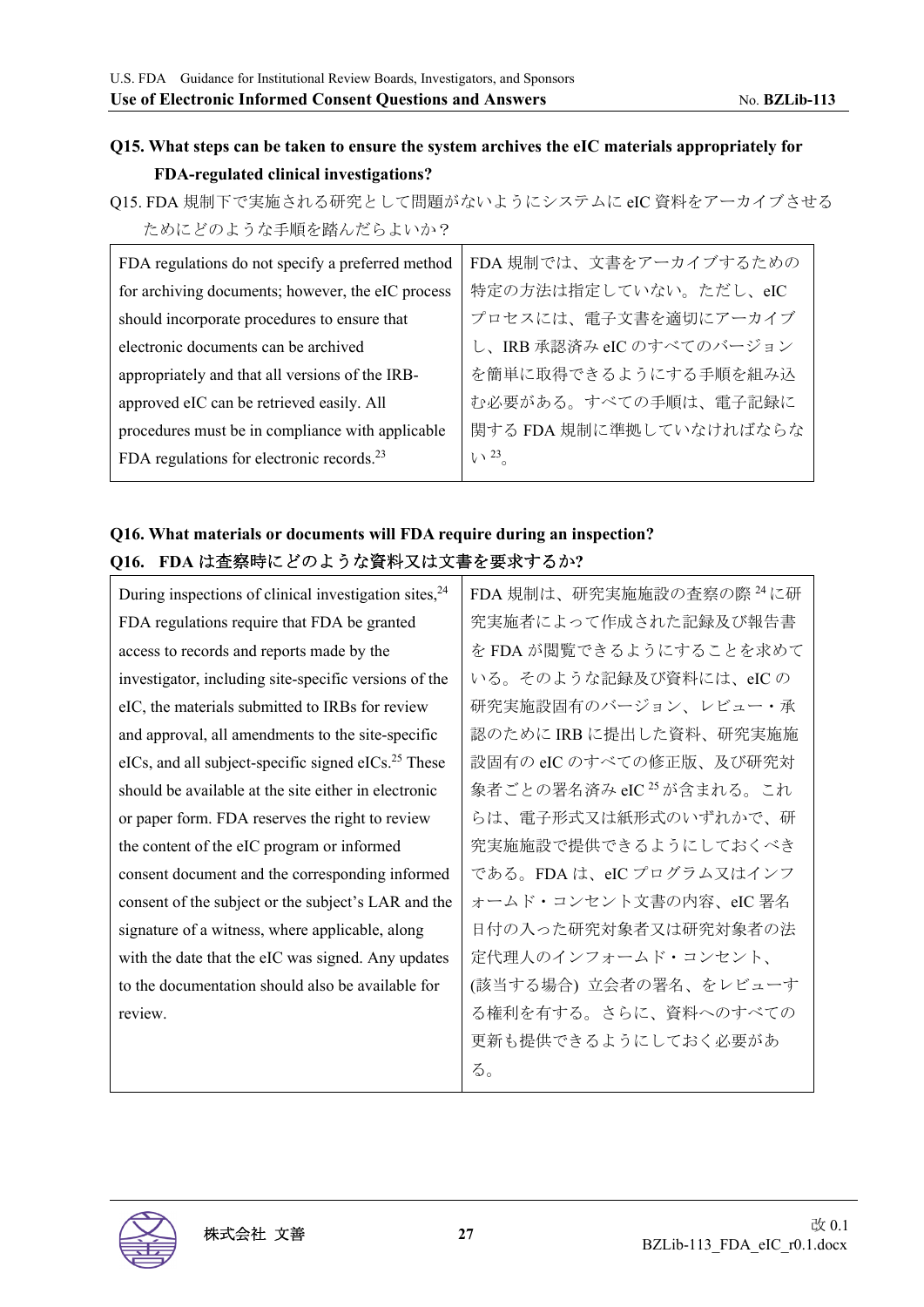| N <sub>0</sub> | 英語                                                  | 翻訳文                                        |
|----------------|-----------------------------------------------------|--------------------------------------------|
| $\mathbf{1}$   | This guidance has been prepared by the Office       | 本ガイダンスは CBER 及び CDRH の協力                   |
|                | of Medical Policy in the Center for Drug            | のもと、CDER の Office of Medical Policy        |
|                | Evaluation and Research and the Office of           | 及び Office of Medical Products and Tobacco  |
|                | Good Clinical Practice in the Office of Medical     | の Office of Good Clinical Practice により準    |
|                | Products and Tobacco in coordination with the       | 備された。本ガイダンスは Department for                |
|                | Center for Biologics Evaluation Research and        | Health and Human Services Office for Human |
|                | the Center for Devices and Radiological Health      | Research Protections と共同で作成された。            |
|                | at the Food and Drug Administration. This           |                                            |
|                | guidance was developed jointly with the             |                                            |
|                | Department for Health and Human Services            |                                            |
|                | Office for Human Research Protections.              |                                            |
| $\overline{2}$ | Investigators are required to prepare and           | 研究実施者には 21 CFR 312.62 及び                   |
|                | maintain records as described in 21 CFR             | 812.140(a) で示される記録を準備し、記録                  |
|                | $312.62$ and $812.140(a)$ . Similarly, sponsors are | することが求められている。同様に研究依                        |
|                | required to maintain records relating to an         | 頼者は 21 CFR 312.57 及び 812.140(b) に示         |
|                | investigation as described in 21 CFR 312.57         | される研究に関する記録を維持することが                        |
|                | and 812.140(b).                                     | もとめられている。                                  |
| $\overline{3}$ | For the purposes of this guidance, eIC data         | 本ガイダンスにおいて、eICデータとは、                       |
|                | includes the template and site-specific versions    | eIC のテンプレートと研究実施施設固有の                      |
|                | of eIC, materials submitted to IRBs for review      | バージョン、レビュー・承認のために IRB                      |
|                | and approval, all amendments to the template        | に提出される資料、テンプレート及び研究                        |
|                | and site-specific eICs, required informed           | 実施施設固有の eIC へのすべての改訂、                      |
|                | consent elements presented to the subject           | eICプロセスにおいて研究対象者に提供さ                       |
|                | during the eIC process, and the electronic          | れるインフォームド・コンセントの要素の                        |
|                | signature of the subject, including the date        | うち、研究対象者又は研究対象者の法定代                        |
|                | when the subject or the subject's legally           | 理人が eIC に署名した日付など〔規制で〕                     |
|                | authorized representative (LAR) signed the          | 要求されるものを含む。                                |
|                | eIC.                                                |                                            |

#### 脚注

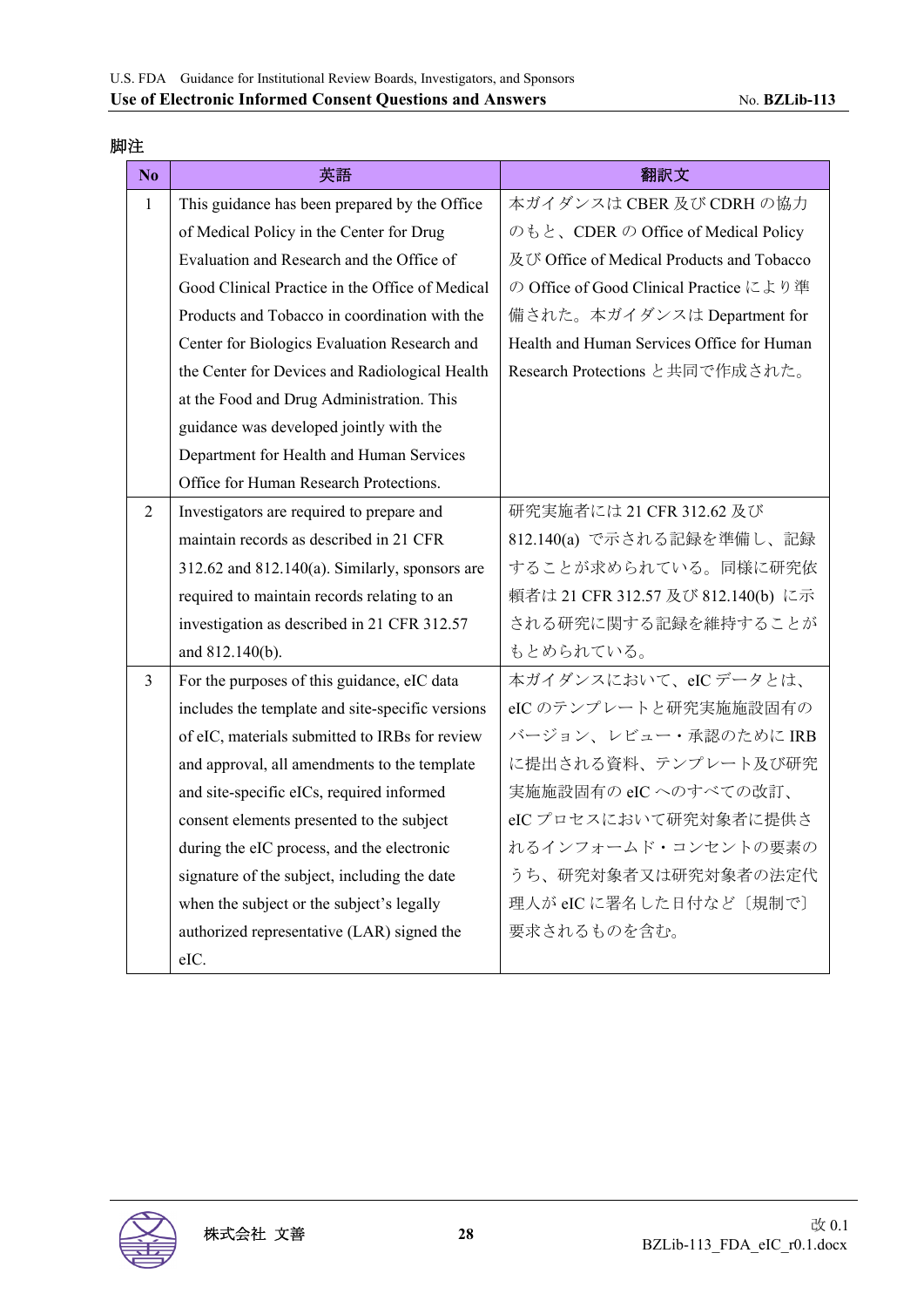| N <sub>o</sub> | 英語                                                | 翻訳文                                             |
|----------------|---------------------------------------------------|-------------------------------------------------|
| $\overline{4}$ | For additional information on subject             | 研究対象者募集に関する追加情報について                             |
|                | recruitment, see the guidance for institutional   | は、IRB及び研究実施者向けのガイダンス                            |
|                | review boards and clinical investigators          | Recruiting Study Subjects - Information Sheet   |
|                | Recruiting Study Subjects - Information Sheet,    | を参照のこと。このガイダンスは                                 |
|                | available at                                      | http://www.fda.gov/RegulatoryInformation/Gui    |
|                | http://www.fda.gov/RegulatoryInformation/Gui      | dances/ucm126428.htm から入手できる。                   |
|                | dances/ucm126428.htm. We update guidances         | FDA は定期的にガイダンスを更新してい                            |
|                | periodically. To make sure you have the most      | る。最新版のガイダンスが最新かどうかを                             |
|                | recent version of a guidance, check the FDA       | 確認するためには、                                       |
|                | guidance Web page at                              | www.fda.gov/RegulatoryInformation/Guidance      |
|                | www.fda.gov/RegulatoryInformation/Guidance        | s/default.htm をチェックすること。                        |
|                | s/default.htm.                                    |                                                 |
| 5              | Legally authorized representative (LAR) means     | 【訳注】<br>Legally authorized representative (LAR) |
|                | an individual or judicial or other body           | とは適用される法のもとで、研究対象者候                             |
|                | authorized under applicable law to consent on     | 補本人の代わりに手続き参加に同意するこ                             |
|                | behalf of a prospective subject to the subject's  | とを認可された個人、司法機関、他の機関                             |
|                | participation in the procedure(s) involved in the | を意味する。                                          |
|                | research (45 CFR 46.102(c) and 21 CFR             | 【訳注:法定代理人と訳した。】                                 |
|                | $50.3(l)$ ).                                      |                                                 |
| 6              | See also the draft guidance for IRBs, clinical    |                                                 |
|                | investigators, and sponsors Informed Consent      |                                                 |
|                | Information Sheet, available at                   |                                                 |
|                | http://www.fda.gov/RegulatoryInformation/Gui      |                                                 |
|                | dances/ucm404975.htm. When final, this            |                                                 |
|                | guidance will represent FDA's current thinking    |                                                 |
|                | on its informed consent regulations.              |                                                 |
| $\tau$         | For additional information, see section III.A.2   | 追加情報については、IRB、研究実施者、                            |
|                | of the draft guidance for IRBs, clinical          | 研究依頼者向けの Informed Consent                       |
|                | investigators, and sponsors Informed Consent      | Information Sheet の III.A.2 章を参照のこ              |
|                | Information Sheet, available at                   | と。このガイダンスは                                      |
|                | http://www.fda.gov/RegulatoryInformation/Gui      | http://www.fda.gov/RegulatoryInformation/Gui    |
|                | dances/ucm404975.htm.                             | dances/ucm404975.htm から入手できる。                   |

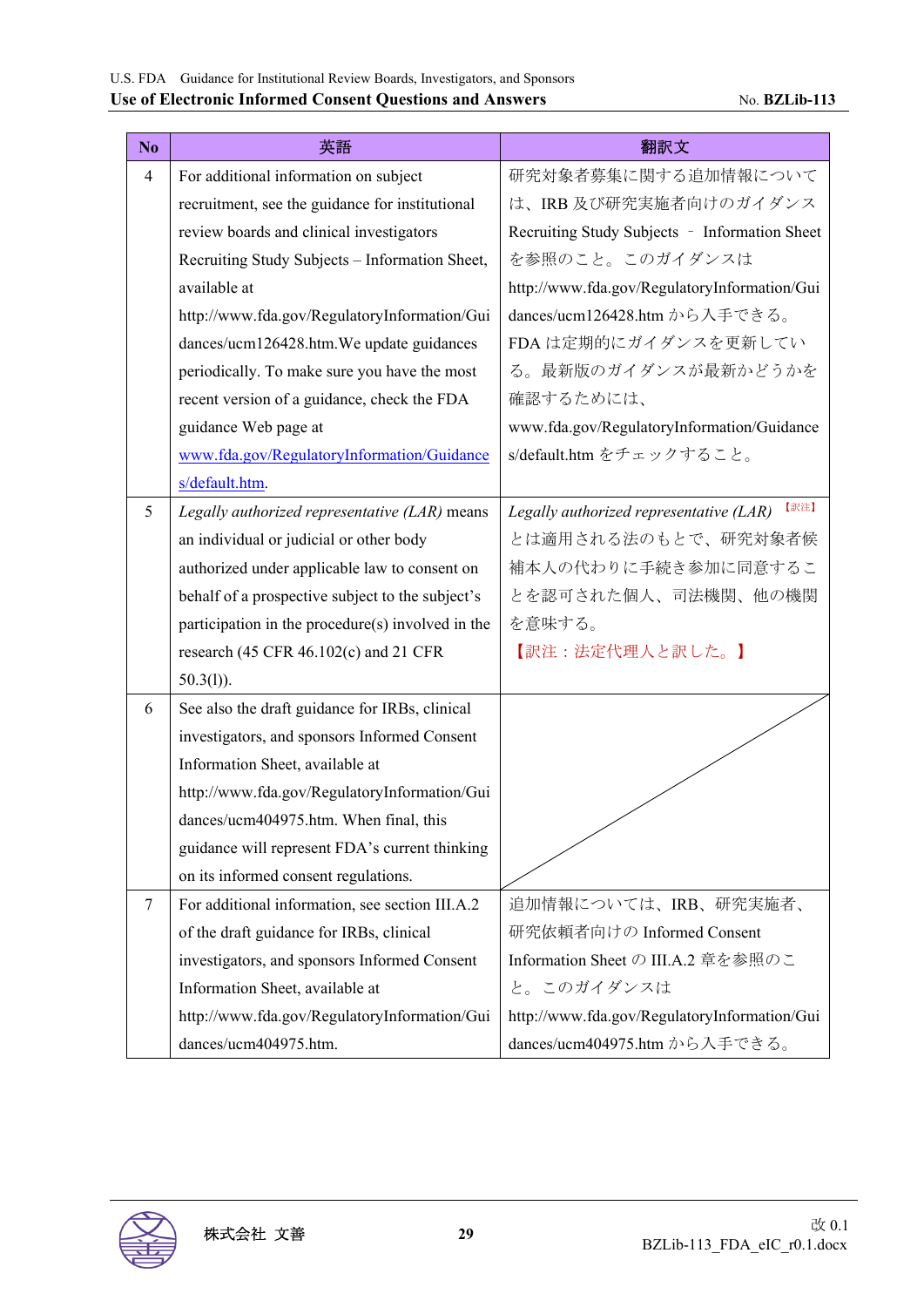| No | 英語                                                  | 翻訳文                                           |
|----|-----------------------------------------------------|-----------------------------------------------|
| 8  | For additional information, see section V.D of      | 追加情報については、IRB、研究実施者、                          |
|    | the draft guidance for IRBs, clinical               | 研究依頼者向けの Informed Consent                     |
|    | investigators, and sponsors Informed Consent        | Information Sheet の V.D 章を参照のこと。              |
|    | Information Sheet, available at                     | このガイダンスは                                      |
|    | http://www.fda.gov/RegulatoryInformation/Gui        | http://www.fda.gov/RegulatoryInformation/Gui  |
|    | dances/ucm404975.htm.                               | dances/ucm404975.htm から入手できる。                 |
| 9  | See the guidance for industry Investigator          | 業界向けガイダンス Investigator                        |
|    | Responsibilities - Protecting the Rights, Safety,   | Responsibilities - Protecting the Rights,     |
|    | and Welfare of Study Subjects (available at         | Safety, and Welfare of Study Subjects         |
|    | http://www.fda.gov/regulatoryinformation/guid       | (http://www.fda.gov/regulatoryinformation/gui |
|    | ances/ucm122046.htm).                               | dances/ucm122046.htm から入手可能) を参               |
|    |                                                     | 照のこと。                                         |
| 10 | See 21 CFR part 11. For additional                  | 21 CFR part 11 を参照のこと。追加情報に                   |
|    | information, see the guidance for industry Part     | ついては業界向けのガイダンス Part 11,                       |
|    | 11, Electronic Records; Electronic Signatures -     | Electronic Records; Electronic Signatures -   |
|    | Scope and Application, available at                 | Scope and Application を参照のこと。この               |
|    | http://www.fda.gov/RegulatoryInformation/Gui        | ガイダンスは                                        |
|    | dances/ucm125067.htm.                               | http://www.fda.gov/RegulatoryInformation/Gui  |
|    |                                                     | dances/ucm125067.htm から入手できる。                 |
| 11 | Biometrics means a method of verifying an           | バイオメトリクスは、個人の物理的特徴や                           |
|    | individual's identity based on measurements of      | 反復可能な動作 (それが個人特有なもの                           |
|    | the individual's physical feature(s) or             | で、計測可能であるとして)の計測するこ                           |
|    | repeatable action(s) where those features and/or    | とで個人の身元を検証する方法の一つであ                           |
|    | actions are both unique to that individual and      | $\zeta$ (21 CFR 11.3(b)(3))                   |
|    | measurable $(21 \text{ CFR } 11.3(b)(3))$ .         |                                               |
| 12 | Digital signature means an electronic signature     | デジタル署名は、署名者の認証が、一連の                           |
|    | based upon cryptographic methods of                 | 規則とパラメータを用いて計算されるよう                           |
|    | originator authentication, computed by using a      | な暗号化手法に基づく電子署名であり、署                           |
|    | set of rules and a set of parameters such that the  | 名者の身元とデータインテグリティが検証                           |
|    | identity of the signer and the integrity of the     | される。(21 CFR 11.3(b)(5))                       |
|    | data can be verified $(21 \text{ CFR } 11.3(b)(5))$ |                                               |

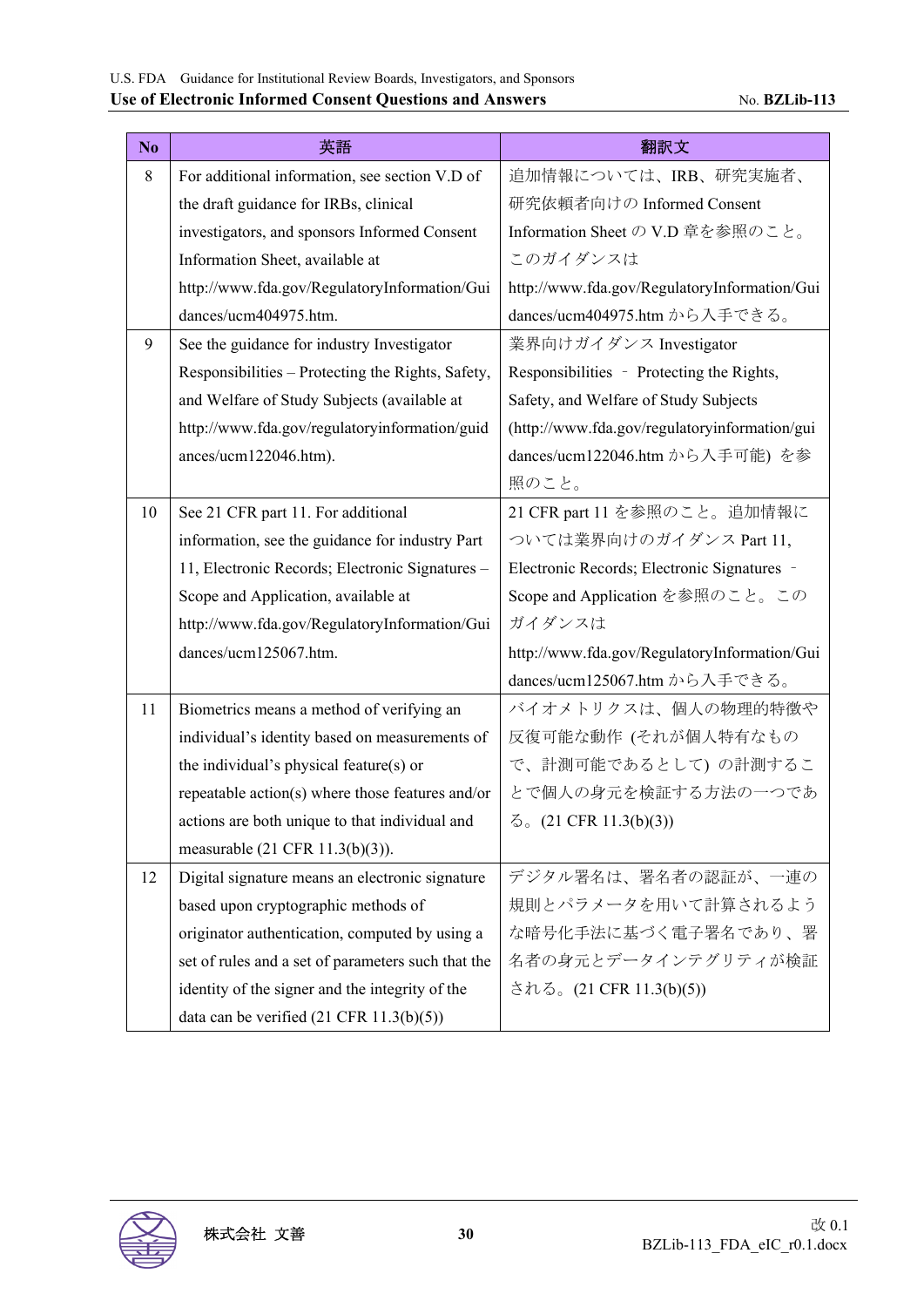| No | 英語                                                | 翻訳文                                           |
|----|---------------------------------------------------|-----------------------------------------------|
| 13 | We note that while $45$ CFR $46.408(c)$ permits a | FDA は、45 CFR 46.408(c) では特定の状況                |
|    | waiver of parental permission under certain       | 下で親の許可を免除しているものの、21                           |
|    | circumstances, 21 CFR part 50 does not contain    | CFR part 50 にはそのような免除の条項はな                    |
|    | such a waiver provision. There may, however,      | いことを認識している。しかしながら、成                           |
|    | be certain circumstances under which parental     | 熟したと考えられる未成年又は〔親権か                            |
|    | permission is not required by 21 CFR part 50      | ら〕解放された未成年に対する研究におい                           |
|    | for research conducted in mature or               | ては、それらの未成年が 21 CFR part                       |
|    | emancipated minors because those minors do        | 50.3(o) で定義するところの子どもには該                       |
|    | not meet the definition of children found at 21   | 当しないため、21 CFR part 50 の要求する                   |
|    | CFR 50.3(o). See 78 FR 12937 at 12945 and         | 親の許可が必要とならない場合がある。                            |
|    | 12946.                                            |                                               |
| 14 | See the Health Insurance Portability and          | 1996 年の HIPAA Security Rule                   |
|    | Accountability Act of 1996 (HIPAA) Security       | (http://www.hhs.gov/ocr/privacy/hipaa/underst |
|    | Rule (available at                                | anding/srsummary.html で閲覧可能) を参照              |
|    | http://www.hhs.gov/ocr/privacy/hipaa/understa     | のこと。また 45 CFR part 160 及び part 164            |
|    | nding/srsummary.html) and see 45 CFR part         | の subparts A と C を参照のこと。                      |
|    | 160 and subparts A and C of part 164.             |                                               |
| 15 | The HHS Office for Civil Rights (OCR)             | OCR は HIPAA Rules を管理・執行してい                   |
|    | administers and enforces the HIPAA Privacy        | る。すなわち、個人を特定できる健康情報                           |
|    | Rule, which protects the privacy of individually  | のプライバシーを保護し、健康情報に関す                           |
|    | identifiable health information and establishes   | る一連の個人の権利を確立する Privacy                        |
|    | an array of individual rights with respect to     | Rule、電子的な、保護された健康情報のセ                         |
|    | health information; the Security Rule, which      | キュリティを保護するための国家的基準を                           |
|    | sets national standards for protecting the        | 定める Security Rule、適用される事業体や                   |
|    | security of electronic protected health           | 事業関係者に対して、保護された健康情報                           |
|    | information; and the Breach Notification Rule,    | のセキュリティ違反を通知することを求め                           |
|    | which requires covered entities and business      | る Breach Notification Rule である。HIPAA          |
|    | associates to provide notification following a    | Rules に関する追加情報は OCR の Web サ                   |
|    | breach of unsecured protected health              | イト http://www.hhs.gov/hipaa/から入手可能            |
|    | information. Additional information about the     | である。                                          |
|    | HIPAA Rules is available on OCR's Web site        |                                               |
|    | at: http://www.hhs.gov/hipaa/.                    |                                               |

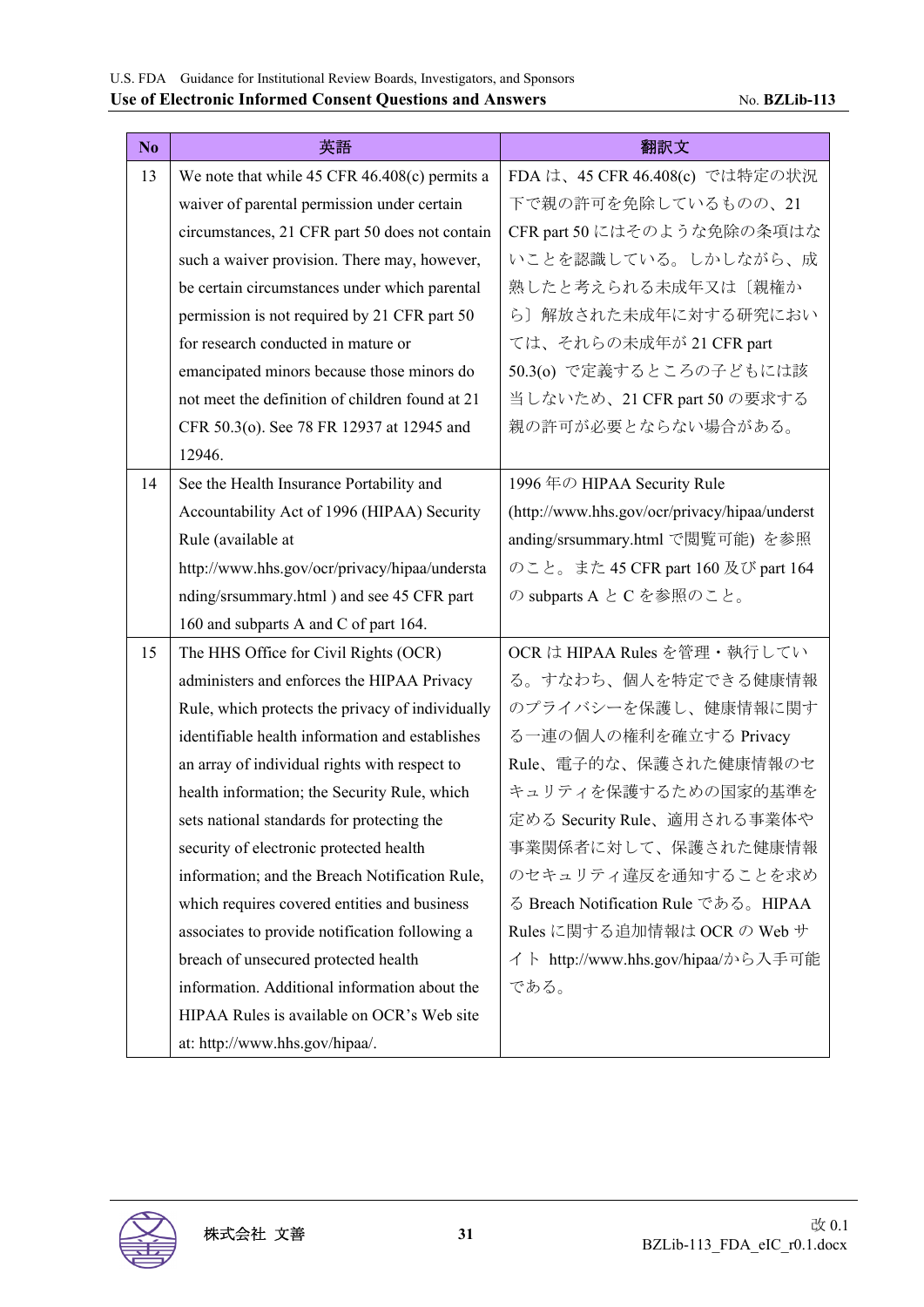| N <sub>o</sub> | 英語                                               | 翻訳文                                           |
|----------------|--------------------------------------------------|-----------------------------------------------|
| 16             | For additional information, see the guidance for | 追加情報については、業界向けのガイダン                           |
|                | industry IRB Review of Stand-Alone HIPAA         | ス IRB Review of Stand-Alone HIPAA             |
|                | Authorizations Under FDA Regulations             | Authorizations Under FDA Regulations を参       |
|                | (available at                                    | 照のこと。このガイダンスは                                 |
|                | http://www.fda.gov/regulatoryinformation/guid    | http://www.fda.gov/regulatoryinformation/guid |
|                | ances/ucm122046.htm).                            | ances/ucm122046.htm から入手できる。                  |
| 17             | See the Electronic Signatures in Global and      |                                               |
|                | National Commerce Act (E-Sign Act) (Public       |                                               |
|                | Law 106-229) and 21 CFR part 11.                 |                                               |
| 18             | See 45 CFR part 160 and subparts A and E of      |                                               |
|                | 45 CFR part 164.                                 |                                               |
| 19             | See 21 CFR 312.23(a)(11).                        |                                               |
| 20             | 21 U.S.C 355(o).                                 |                                               |
| 21             | For additional information, see the draft        | 追加情報については、IRB、研究実施者、                          |
|                | guidance for IRBs, clinical investigators, and   | 研究依頼者向けのガイダンス Informed                        |
|                | sponsors Informed Consent Information Sheet      | Consent Information Sheet の V.D 章を参照          |
|                | (available at                                    | のこと。このガイダンスは                                  |
|                | http://www.fda.gov/RegulatoryInformation/Gui     | http://www.fda.gov/RegulatoryInformation/Gui  |
|                | dances/ucm404975.htm).                           | dances/ucm404975.htm から入手できる。                 |
| 22             | For additional information, see the guidance for | 追加情報については、業界向けのガイダン                           |
|                | industry Providing Regulatory Submissions in     | $\chi$ Providing Regulatory Submissions in    |
|                | Electronic Format — Certain Human                | Electronic Format - Certain Human             |
|                | Pharmaceutical Product Applications and          | Pharmaceutical Product Applications and       |
|                | Related Submissions Using the eCTD               | Related Submissions Using the eCTD            |
|                | Specifications (available at                     | Specifications                                |
|                | http://www.fda.gov/Drugs/GuidanceComplianc       | (http://www.fda.gov/Drugs/GuidanceComplian    |
|                | eRegulatoryInformation/Guidances/ucm064994       | ceRegulatoryInformation/Guidances/ucm06499    |
|                | .htm ). See also the guidance for industry and   | 4.htm から入手可能) を参照のこと。ま                        |
|                | Food and Drug Administration staff eCopy         | た、FDA 職員向けのガイダンス eCopy                        |
|                | Program for Medical Device Submissions           | Program for Medical Device Submissions        |
|                | (available at                                    | (http://www.fda.gov/MedicalDevices/DeviceRe   |
|                | http://www.fda.gov/MedicalDevices/DeviceRe       | gulationandGuidance/HowtoMarketYourDevic      |
|                | gulationandGuidance/HowtoMarketYourDevic         | e/ucm370879.htm から入手可能) も参照の                  |
|                | e/ucm370879.htm)                                 | こと。                                           |
| 23             | See footnote 10.                                 |                                               |